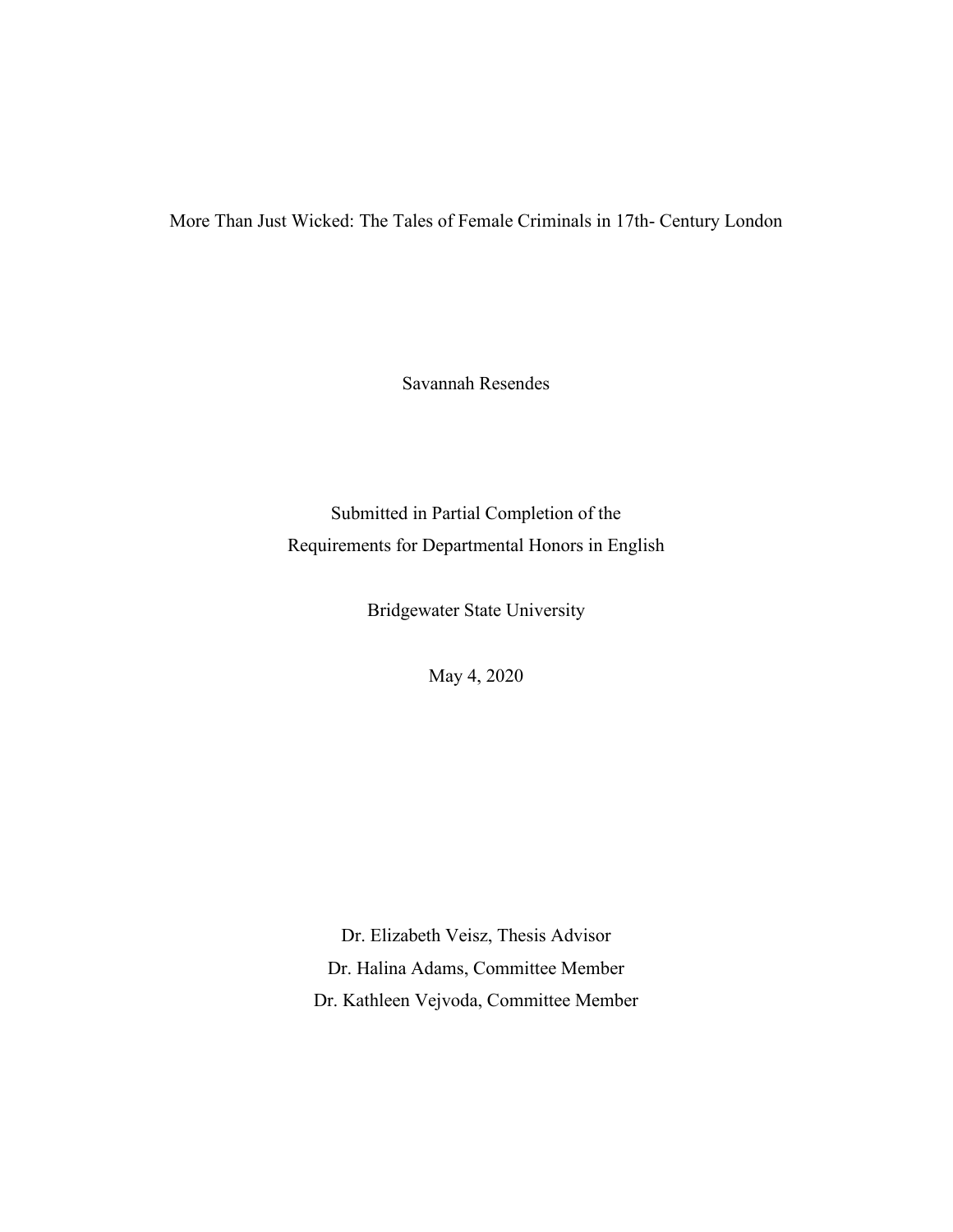In  $17<sup>th</sup>$ -century London, where women were bound to strict social rules and regulations, those who break free from these strict rules are often viewed with suspicion. Some may even call these women wicked as they stray away from what is expected of them. There was also surge of women committing crimes in this time period, which inspired literature to follow the same trend. Female criminals were often represented as sinful and wicked monsters of the time, showing people exactly what not to do if they want to fit in. However, in several specific literary texts set in  $17<sup>th</sup>$ -century England these women are portrayed as victims of their circumstances who want to be freed from the shackles of gender norms placed on women everywhere. Moll Cutpurse in *The Roaring Girl* (1611) is criminalized for her gender bending actions, but she is more than the monstrous creature the public claim her to be as she is entertaining, smart, and helpful to those who are kind to her. Moll Flanders in *Moll Flanders* (1722) vilifies herself as she tells her story through the lens of a repentant criminal, but upon further inspection, readers can see she is a victim of circumstance and is doing the best to survive her financial struggles. Barbara Skelton in *The Life and Death of the Wicked Lady Skelton* (1944), a historical novel set in seventeenthcentury Britain, is tired of doing what everyone expects from her and breaks away as an undercover highway woman who expresses her true self through her newfound hobby. All of these women are seen at times as monsters and villains in their  $17<sup>th</sup>$ -century contexts, but we can also see these women as victims of their circumstances and more than wicked archetypes.

## **Historical Background**

Before diving into the literary criminal world, it is important to contextualize what was happening in the real world of seventeenth-century London that helped shape these female criminal stereotypes. Women were targeted by the authorities more than ever before in London in the  $17<sup>th</sup>$  century, especially women who were seen as independent. At the time of publication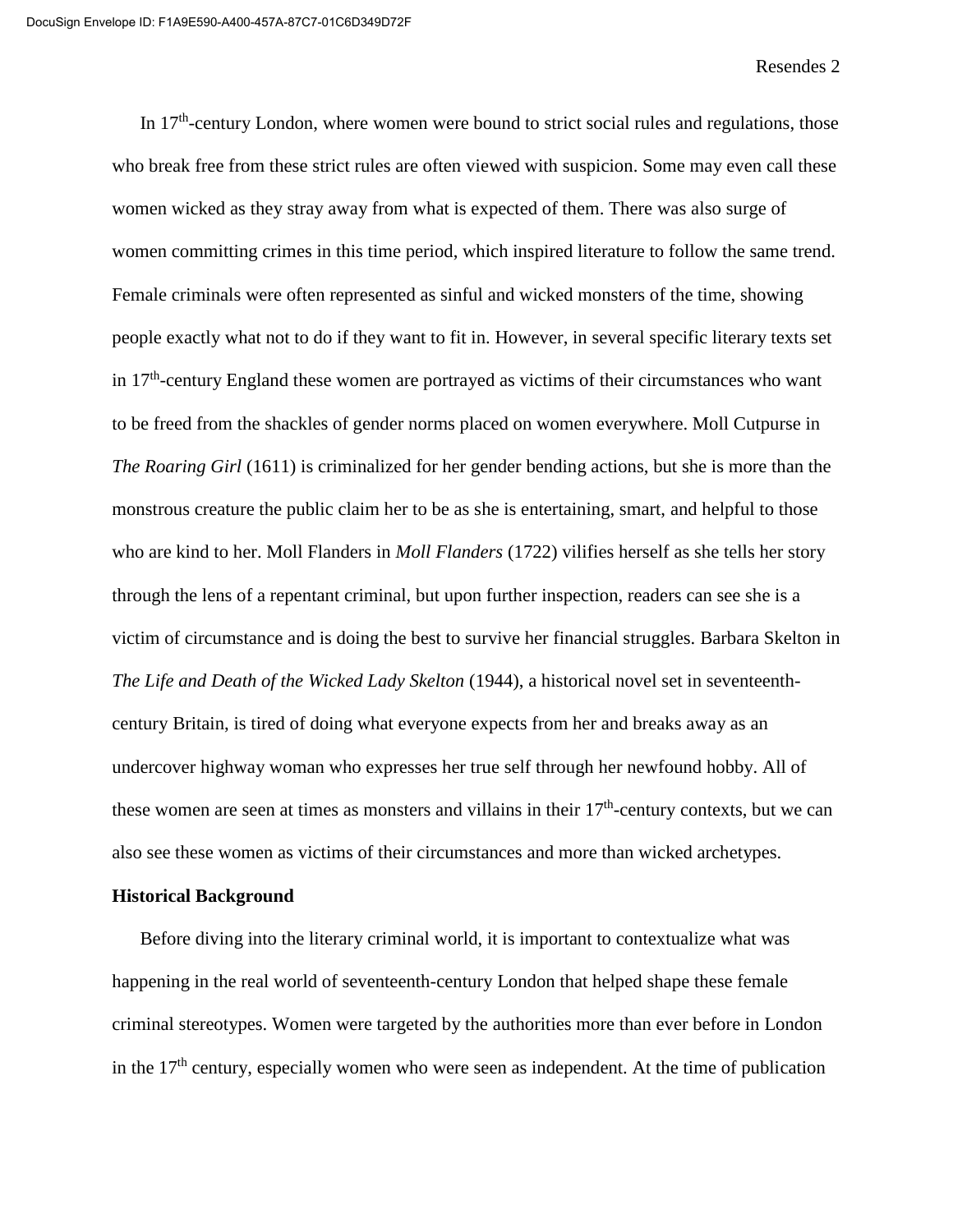of *Moll Flanders*, for example, a large influx of women was being arrested, as many men had been off to war and a large number of women were immigrating towards London from all over England for economic opportunities. According to Shoemaker, "Between 1690 and 1735, women accounted for 40 per cent of all the defendants tried at the Old Bailey, compared to 27 per cent in the previous sixteen years" (Shoemaker 75), which shows the rise in targeting these new, "independent" women in London. These single women were often targeted because in this time period, women could not be considered independent of a man. A man was the source of a women's financial stability in society, so when single women started arriving in London, officials became suspicious. In an article titled "Print and the Female Voice," Robert B. Shoemaker states, "…deviant independent women were particularly likely to be arrested and prosecuted at this time. Stimulated by prevailing images of women as prone to sexual immorality and disorder, single women were targeted by extra policing" (Shoemaker 76). These women were thought to be making their money criminally since they did not have a man to financially rely on. This generally meant that they were thieves or prostitutes, both criminal offenses at the time, with severe punishment, including death. In criminal biographies about women, one tends to find similarities among the women and this creates an archetype for female criminals in literature. Some of the common traits you will find are that their criminal lifestyle does not coincide with seventeenth- century ideas of femininity. They are witty, sinful and wicked, they lack self-control, they use sex and "love" to get what they want, and they are the outsiders of society.

One of the common stereotypes that you can find is that these characters are constantly contradicting their femininity with their criminal ways. Criminals in general seemed to be mostly men, as they fit the violent and aggressive nature that criminals usually have. In "The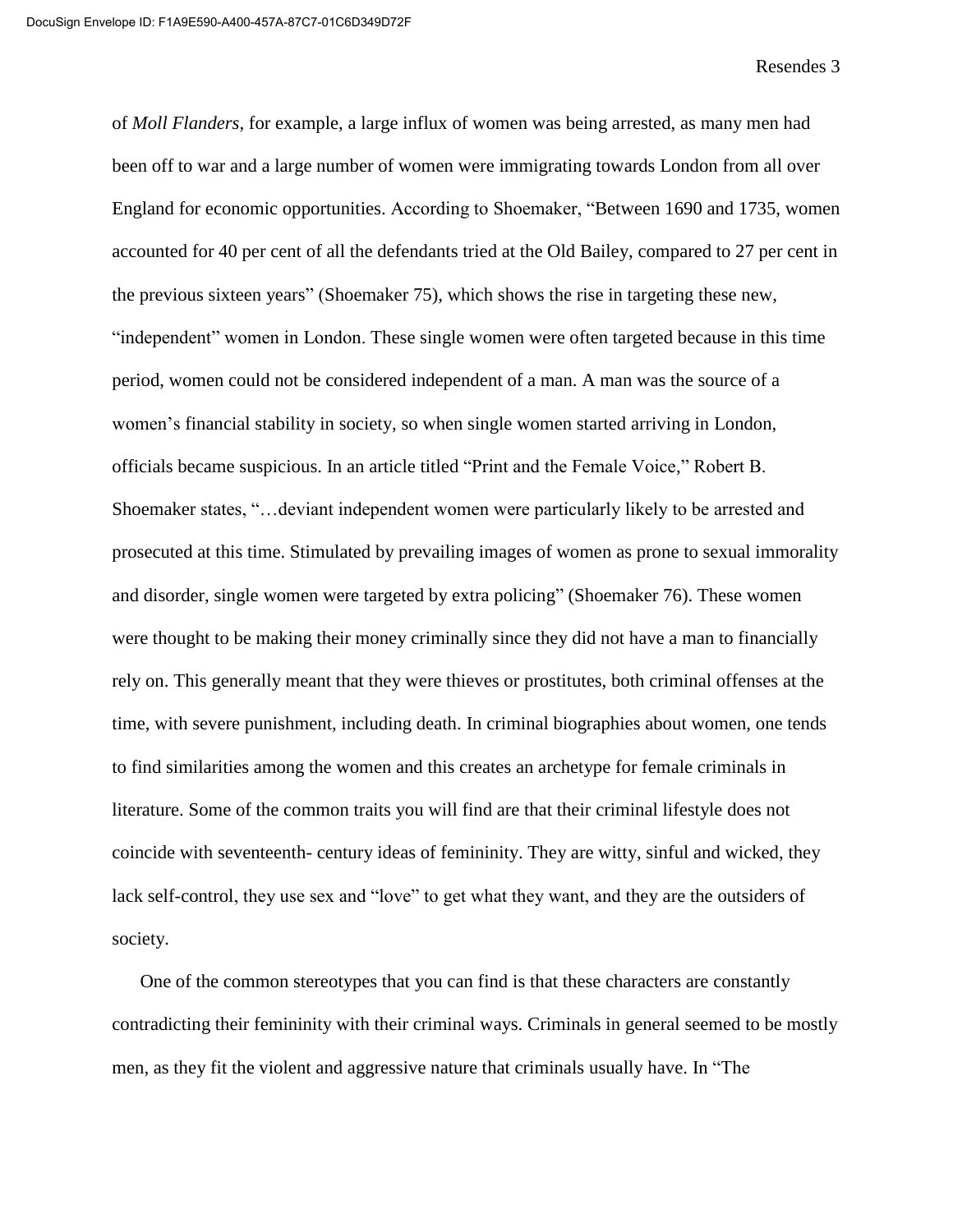Criminality of Women in Eighteenth Century England," J.M. Beattie shows that women not only committed fewer crimes than men but committed less violent and aggressive crimes than their counterparts (Table 1, 81). It comes naturally to think of a man as being a possible criminal in this time period rather than a woman. Women were the people in society thought to be warm, soft and gentle creatures, quite the opposite of what it takes to be a successful criminal mastermind in the 17<sup>th</sup> century. As stated in Shoemaker's "Print and the Female Voice", "Crime" generally, and theft in particular, was construed as an essentially male phenomenon" (Shoemaker 78). Real criminals such as Moll Cutpurse were often described as being manly in her features and demeanor, which would make sense with her successful career of being a criminal. But literary figures often seem as though they are battling between their feminine, soft personas that are often associated with women, and their violent and aggressive actions, as associated with their criminal side.

Another common trait these women have is using their wit, passivity, and beauty to obtain what they want in life. Authors who write about female criminals rely on these traits to make their female protagonists stand out in their stories. Doing this so often, though has the opposite effect; if every author is making a story about a woman who becomes a criminal using her wit, passivity and beauty, then the stories begin to mesh together and the originality of the storyline begins to fade and become predictable, as stated in an article by John Reitz titled "Criminal Ms-Representation": "In part, the representation of female criminals in these biographies is somewhat predictable, relying on conventional means of portraying women. The Constellation of basic traits that these women bring to their criminal activities are very much traits of traditional womanhood: wit, passivity, beauty" (Rietz 184). Depending on how these women use their wits and beauty makes them stand out, such as Moll Flanders and Barbara Skelton.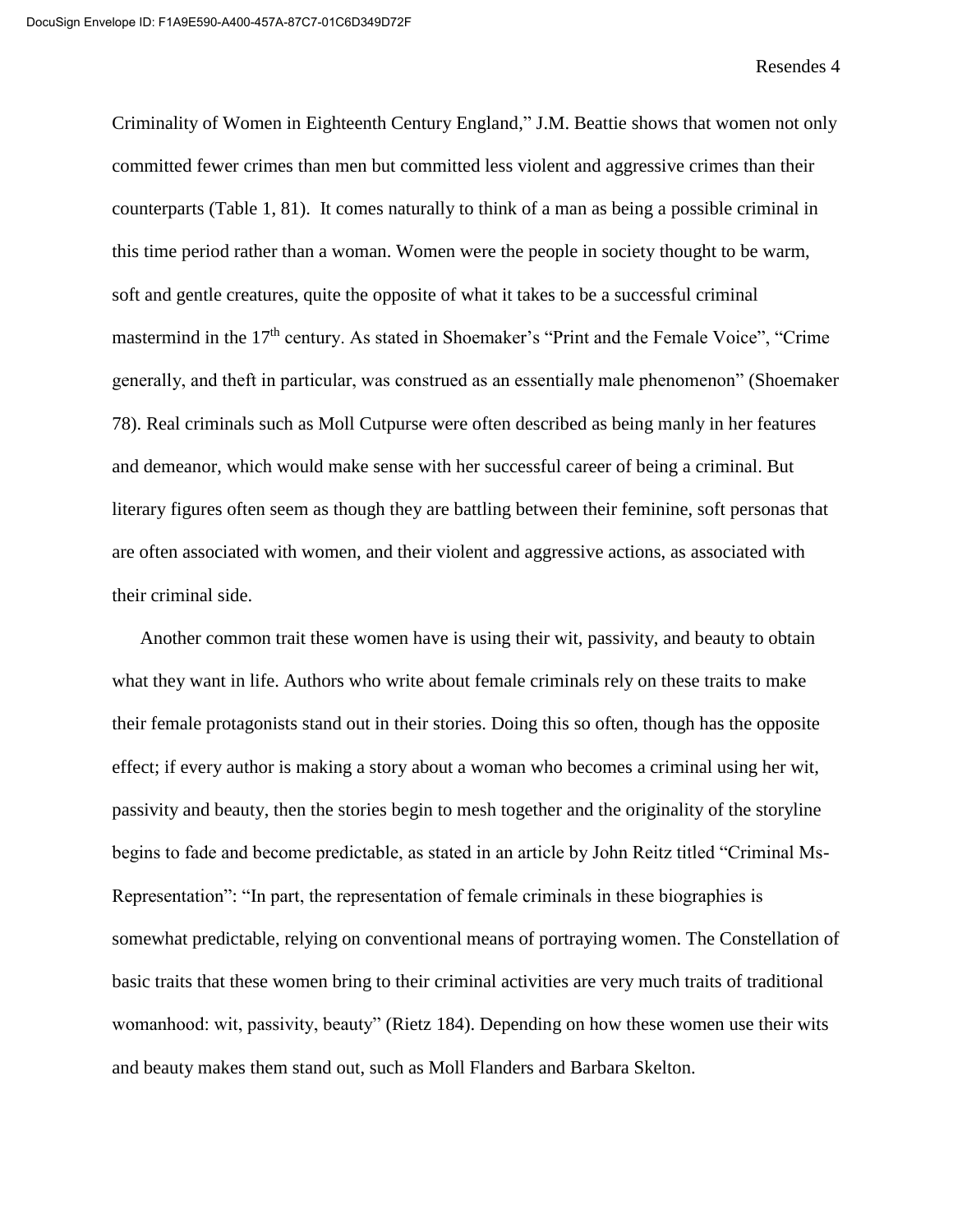A very common theme used in criminal biographies about women is using their sexuality to get to where they want to be in life. The woman using her looks to reel men in and get money through prostitution or tricking them and stealing their belongings was common in  $17<sup>th</sup>$  century representations of these women criminals. As stated in "Criminal Ms-Representation" by Reitz, "…her sexual desire has been perverted into cupidity… relationships with men are more often pursued for financial gain than for love, either by baiting their traps with the promise of sex or by the more legitimate (but still predatory) practice of gold digging" (Reitz 186). We can see Moll Flanders using this technique quite often as she ends her novel with seven different husbands. We also see Lady Skelton pursing different men, all while being married to Sir Ralph Skelton.

The final, stereotypical aspect of a female criminal in British literature was the idea of being an outsider in society. Society was very patriarchal in the fictional world of Moll Flanders and also in reality. As a woman, your finances and class were tied to your father and then to your husband once you get married. You could not make it on your own in society as a woman would do today in modern times. Rietz states that, "… female criminality is portrayed as a perversion of— or, in more extreme cases, a substitute for— female sexuality. Their crimes seem specifically tied to a breach in the social order as they break ties with men, either preying on them or establishing independence from them" (Rietz 186). Moll Cutpurse can be seen as an "outsider" as she was not seen as a typical female in London. She was manly, rugged and did what she pleased, which was shocking for a woman. Lady Skelton can be seen as an outsider because she disagreed with the societal norms for her gender at the time of her marriage.

After a long period of time, authors began to move away from these common stereotypes that are seen in criminal biographies written in the  $16<sup>th</sup>$  and  $17<sup>th</sup>$  century. Before this change women were often portrayed as being cold and sinful as stated in "Print and the Female Voice": "In the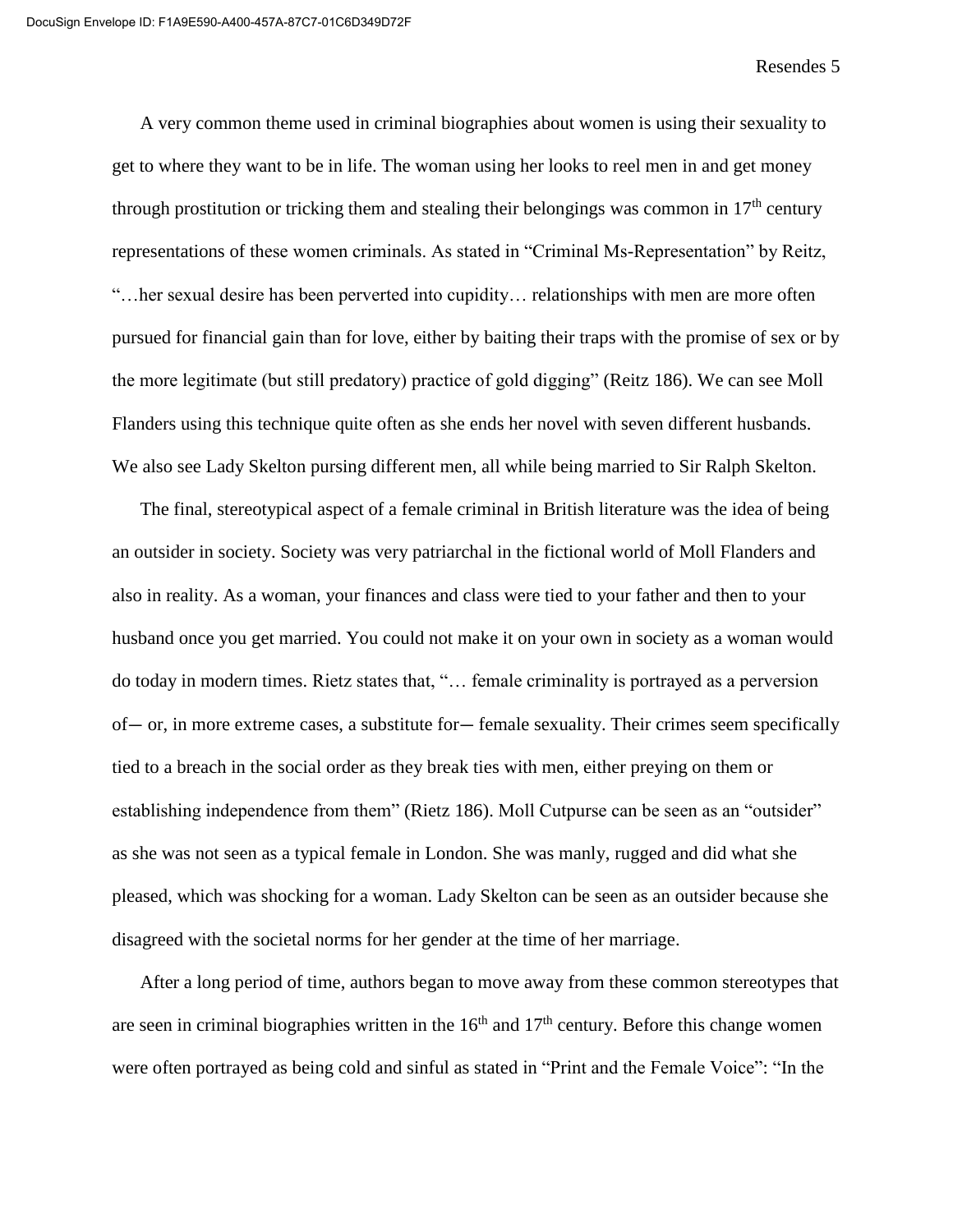ensuing decades, printed representations of female criminals, particularly thieves, for the first time began regularly to depart from the conventional stereotypes of female unruliness and sinfulness to provide sympathetic, first-person accounts of the complex circumstances, motivations, and self-deceptions which led women to commit such crimes" (Shoemaker 75). The context of the characters we are dealing with makes all the difference, such as for Moll Flanders. If we had not known Moll in this personal aspect, then we would believe she had received what she had deserved for constant stealing, and adultery, but because we know she had no other choice, we feel for her as a character.

## **Historical Background on Moll Cutpurse**

One of the most well-known female criminals of this time period was a woman by the name of Mary Frith, also known as Moll Cutpurse. She was born in 1584 and became one of the most famous women of her age. She is described to have a "Boisterous and masculine spirit" by the East End Women's Museum and as described in her autobiography and in The Newgate Calendar:

She was above all breeding and instruction. She was a very tomrig or hoyden, and delighted only in boys' play and pastime, not minding or companying with the girls. Many a bang and blow this hoyting procured her, but she was not so to be tamed, or taken off from her rude inclinations. She could not endure that sedentary life of sewing or stitching; a sampler was as grievous to her as a winding sheet; and on her needle, bodkin and thimble she could not think quietly, wishing them changed into sword and dagger for a bout at cudgels. (Jackson)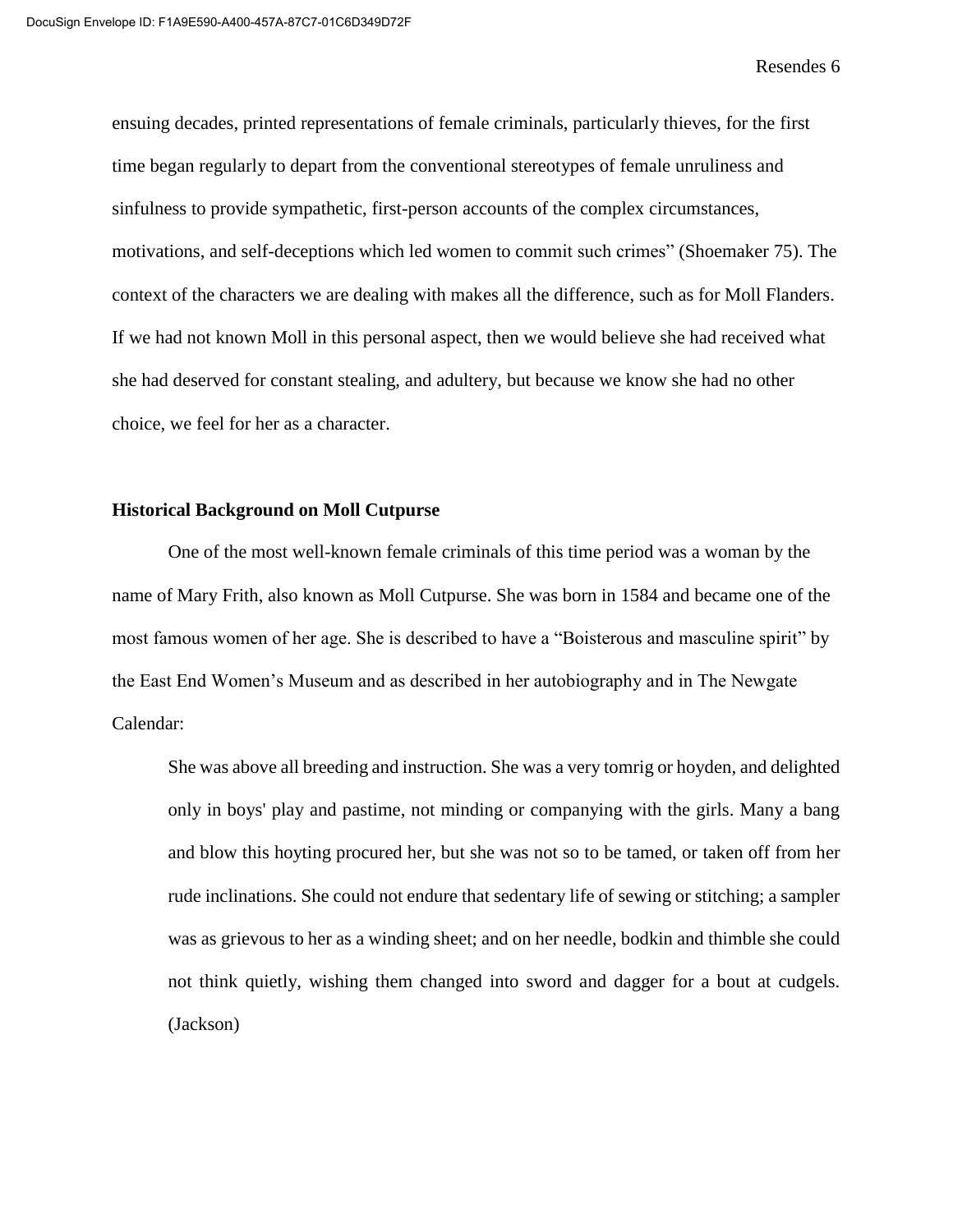She was not your typical woman in the seventeenth century, as one could imagine. This passage implies that women are supposed to act in contrast to the way that Moll Cutpurse did. They were not supposed to play with the boys but be around other women. They are meant to be tamed and tied into the domestic duties of sewing and stitching. They are not supposed to be desiring to fight with daggers as Moll did. All of these traits that Moll possessed, not only show that she was a tomboy of her time and enjoyed masculine activities but equates them to being criminal only because she was a woman who enjoyed "manly" activities. This gender-crossing was unthinkable at Moll Cutpurse's time and this is what caused people to think of her as unwomanly, monstrous, and eventually, criminal.

Moll Cutpurse was known, as her name suggests, for stealing purses. An accomplice would distract the target while Mary would cut the strings of their purse and take it. By the time she was 16 she had almost been sent to America for her crimes. Over time, she was constantly going back and forth to prison and was punished and branded on the hand four times, as a way to mark her for her crimes. One of her lesser known crimes was her role as a pimp. She would find young women to be mistresses for men and men to be lovers for married women. She has worked herself quite the criminal reputation for a lady in the seventeenth century. She even went as far as cross dressing and appearing in town drinking in the taverns with men, smoking a pipe and wearing men's clothing. Sarah Jackson describes her as "She was a great libertine, she lived too much in common to be enclosed in the limits of a private domestic life". This behavior marks her as an outsider in society as she breaks all domestic and societal rules for women of this time period. Libertinism is strongly associated with men, and aristocratic men especially. It is when men live for their own pleasures and do as they please. They thrive off of sex, drinking, smoking, partying, and anything besides their responsibilities. Moll enjoys these as well, though not so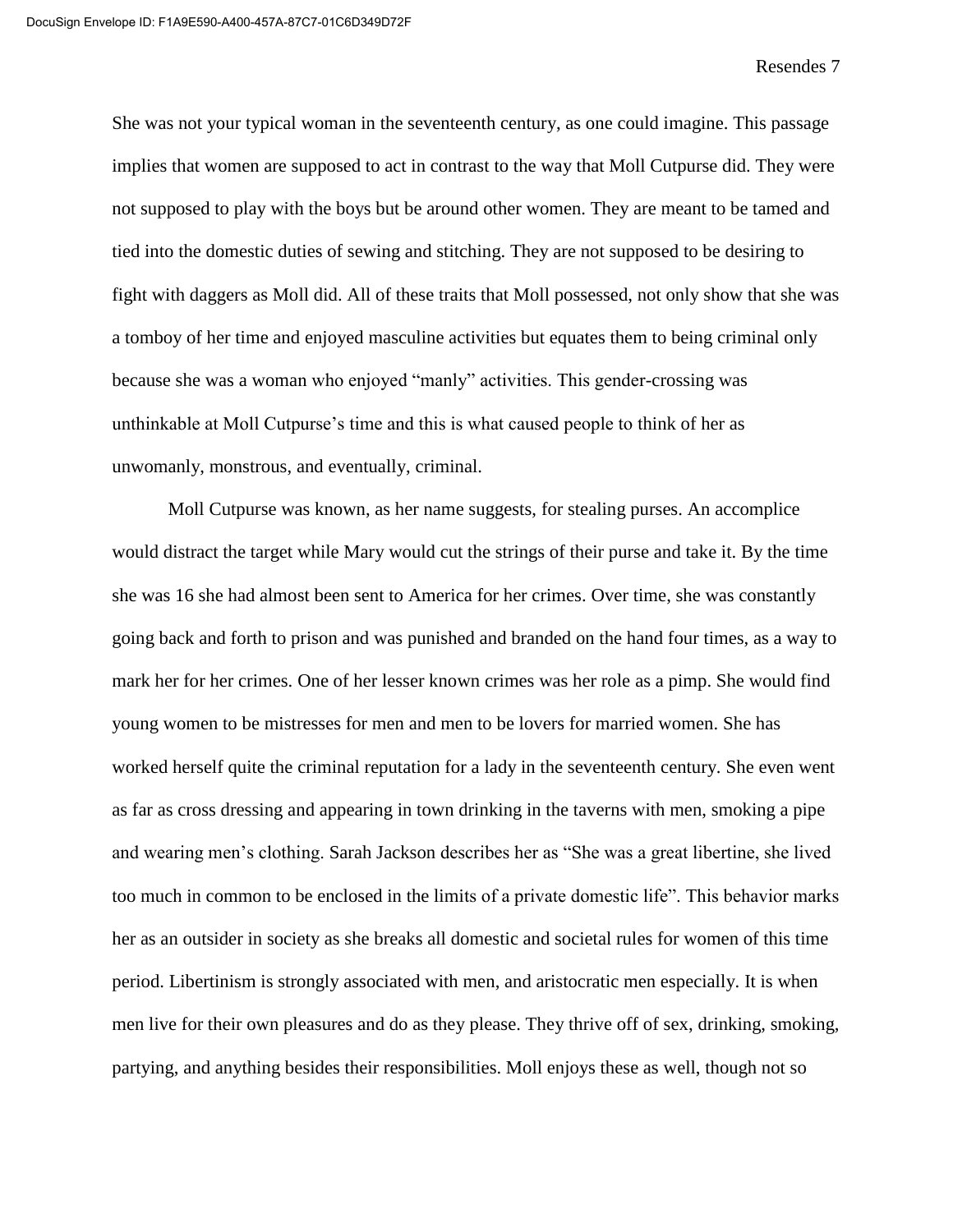much with sex, she is often seen drinking with the men, smoking tobacco in bars, partying in the theaters, etc. Not only is she crossing gender norms, but she is crossing class boundaries as criminals are seen as lower class, yet she is described as a libertine, a term used exclusively for upper class men at the time.

Moll Cutpurse's legacy is immortalized in the literature dedicated to her life. There are two plays about her, *The Madde Pranckes of Mery Mal of the Bankside* by John Day (1610), and the play focused on here, *The Roaring Girl* by Thomas Middleton and Thomas Dekker (1611). There is also a 1662 autobiography, and plenty written about her in *The Newgate Calendar*. There is debate in the scholarly world on whether the fictionalized version of Moll Cutpurse remotely resembled the real-life Mary Frith. Popular literature that is based on the lives of reallife criminals tend to exaggerate to capitalize these stories as the article "Mary Frith, Alias Moll Cutpurse, in Life and Literature" states: "William Gilbertson and George Horton engaged a team of male writers to piece together a biography and a chapterbook in order to capitalize on the sensational career of a woman who, despite her illiteracy, worked up her way from cutpurse to cross-dressed entertainer and to licensed broker thus breaking into the male-dominated business world of the entertainment industry and early capitalism" (Ungerer 46). Elizabeth Spearing, the modern editor of the famous biography of the criminal mastermind herself states that the only piece of literature that gives readers a realistic perception of Moll is the biography as she states, "[the text] is certainly the only one that gives anything like an account of the actual woman rather than a mythical figure, or that could derive from information given by the original 'Moll,' Mary Frith herself" (Ungerer 44). This literary figure is still being discussed four centuries past her time and marks her as a legend in seventeenth century British literature, especially among the criminals of the time as she broke societal and gender norms.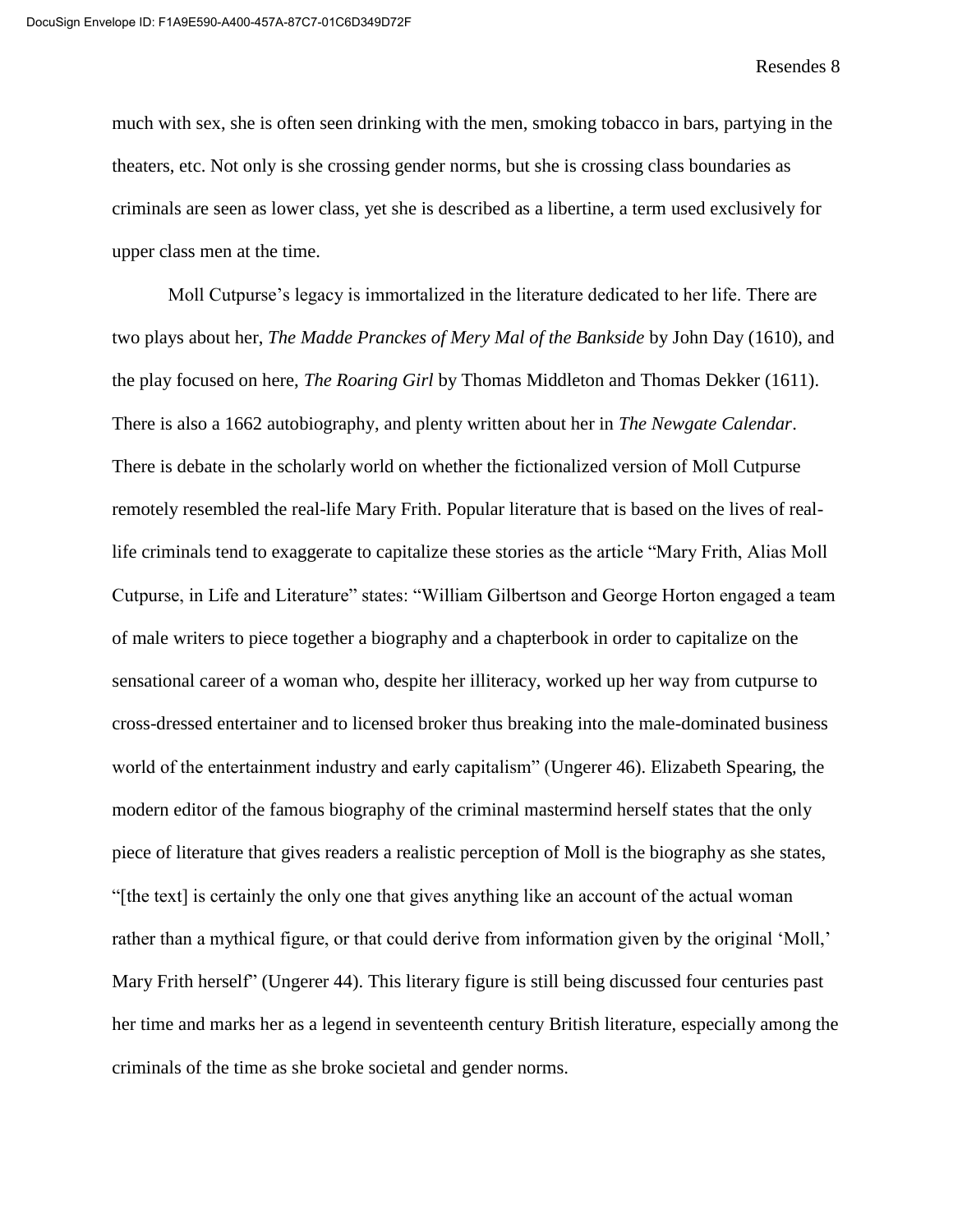Eventually, Mary was incarcerated in Bethlem Hospital and released in 1644, cured of her apparent "insanity". Sarah Jackson quotes The Newgate Calendar, which state, at 74 years old, " Moll being grown crazy in her body, and discontented in mind, she yielded to the next distemper that approached her, which was the dropsy; a disease which had such strange and terrible symptoms that she thought she was possessed, and that the devil had got within her doublet". She died in 1659 and was buried in St. Bride's churchyard. John Milton allegedly wrote an epitaph which was engraved "For no communion she had, / Nor sorted with the good or bad;/ That when the world shall be calcin'd,/ And the mixd' mass of human kind/ Shall sep'rate by that melting fire,/ She'll stand alone, and none come nigh her." This speaks volumes about the uniqueness of Mary Frith. Even while everyone else is forced to become a uniform society that sticks to the rules, Moll will always be a standout as she is unapologetically herself in a society that chastised her for doing so. To this day scholars are still intrigued by the mysterious figure that was Moll Cutpurse

## **The Roaring Girl**

In the *Roaring Girl* by Thomas Dekker and Thomas Middleton, we have a man, Sebastian, who wants to marry a lower-class woman, Mary Fitzgerald. His father, Sir Alexander, disapproves of the marriage. In order to change his father's mind, he pretends to be in love with the Roaring Girl herself, Moll Cutpurse, to prove to his father that the first relationship is the better of the two. Moll Cutpurse has the reputation of a criminal in town and the thought of his son courting this well-known criminal is unthinkable to him. He spends the entirety of the play trying to get rid of Moll by his servant named Trapdoor. He even sets her up multiple to times to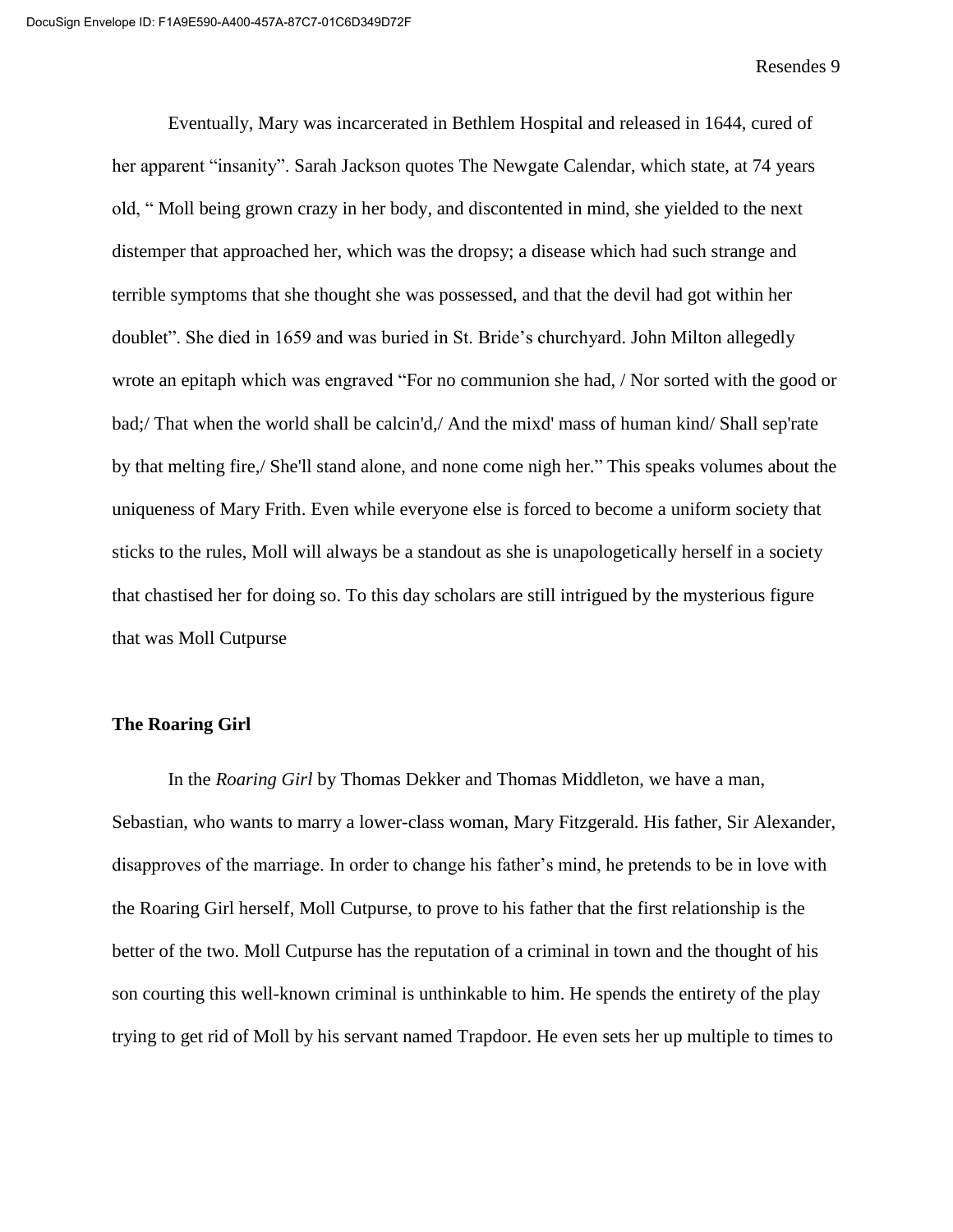expose her so-called monstrous ways. to the audience. Moll agrees to help out Sebastian and, in the end, his plan is successful, and Sir Alexander approves of the original intended marriage.

This is one of the first pieces of literature that gave a female criminal a personality, rather than being a devious monster as other texts had done in the past. The text was written in a time where Moll was still around, as she had performed this play in the theatre herself a few times. We can see the public view of female criminals in the character of Sir Alexander. This play opens up with the birth of this plan to pretend to court Moll by Sebastian and talking to his father about it before Moll even appears in the play. We get a sense of her reputation when Sir Alexander describes Moll in Act 1, Scene 2 when he states,

A scurvy women, on whom the passionate old man swore he doated; A creature, saith he, nature hath brought forth To mock the sex of women. It is a thing one knows not how to name; her birth began ere she was all made: 'tis woman more than man, Man more than woman; and, which to none can hap. (Dekker and Middleton 1426-27)

We, as the reader, have already been planted with the ideas of Moll being a mockery to the sex of women and manly, and a "thing", dehumanizing her further, before we are even introduced to her as a character. We do not see Moll commit any actions of criminal offences in this play, however we get the sense of her representation in town through the interpretation that Sir Alexander gives us. He represents the reality of the public letting Moll Cutpurse's reputation proceed her and making judgements before we even know who this character really is. He is more horrified by her gender queerness than anything else having to do with Moll Cutpurse's identity.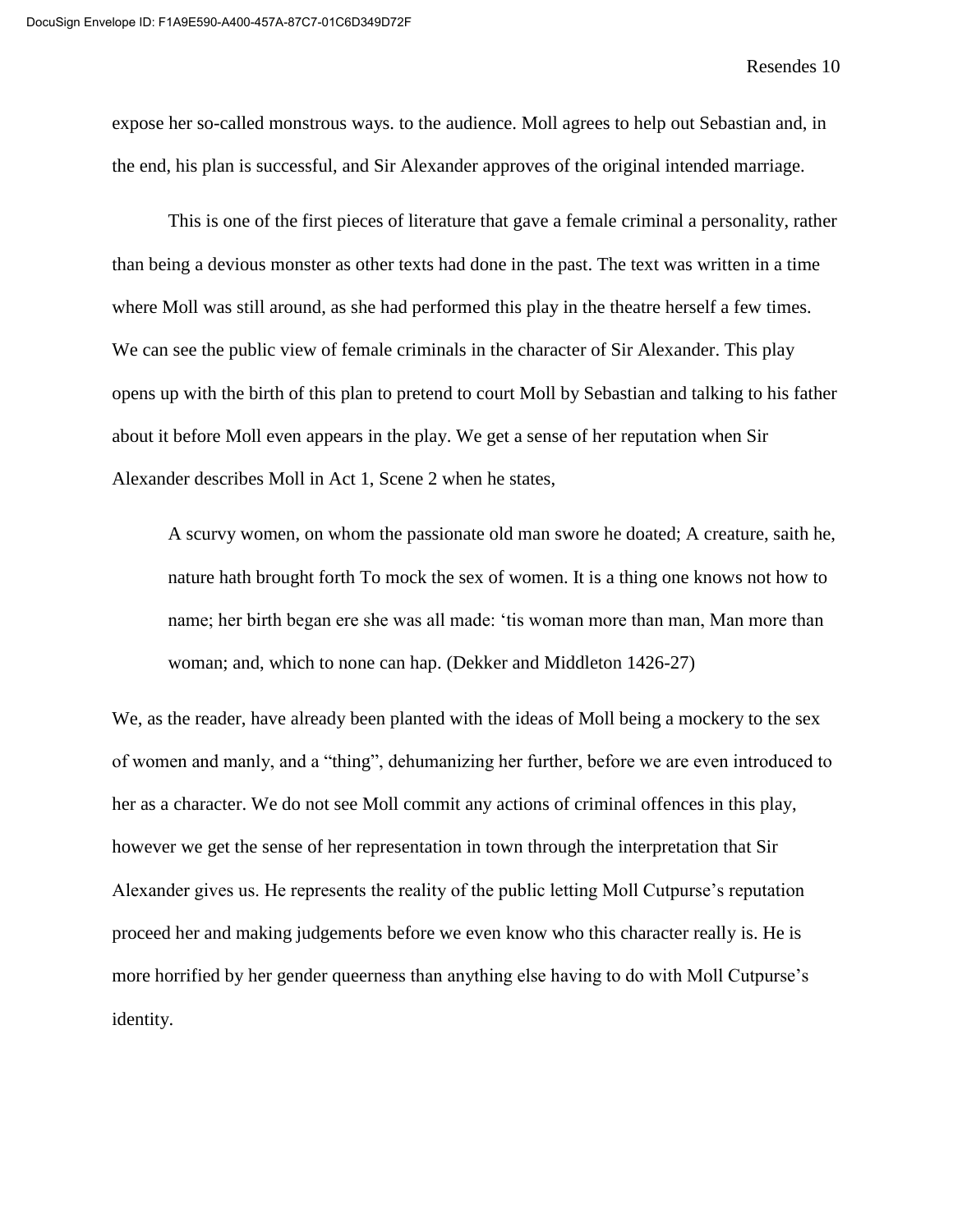Moll's reputation continues to be portrayed through Sir Alexander throughout the entire play through the amount of times that he calls her "whore", "creature", "monster", "thing" etc. The thought of his son's possible relationship with this criminal and disgrace to the female sex is unbearable to him. We can see this in Act 2, Scene 2, when Sir Alexander is trying to convince his son to end his relations with Moll Cutpurse. Sir Alexanders states: "What has bewitched thee, son? What devil or drug hath wrought upon weakness of thy blood, and betrayed all her hopes to ruinous folly? O, wake from drowsy and enchanted shame, wherein thy soul sits, with a golden dream flattered and poisoned!" (Dekker and Middleton 1441). He makes it seem as though it is impossible for anyone to see any good in Moll because she is a criminal. You would have to be "bewitched" or "drugged" in order to believe that Moll is a good person. This is what the public view of Moll was, that she was no good, a whore, inhumane, and evil and in order to believe she wasn't, you would have to be under the influence or enchanted.

Though her reputation proceeds her, when Moll first appears in the play, she is not the devilish whore she is described to be. We do not see Moll performing any crimes in the novel, but readers get a sense of her attitude in the play. Moll finds entertainment in the criminal life. She uses her image of being a criminal and has some fun with it, such as a scene in the play where she is helping Sebastian. Sir Alexander has left out jewelry in plain sight, hoping to catch Moll in the act of stealing it, proving how terrible she really is according to her reputation. But she discovers this strategy and teases it: "What! A loose chain and a dangling diamond? Here were a brave booty for an evening thief now: There's many a younger brother would be glad to look twice in at a window for't and wriggle in and out, like an eel in a sand-bag" (Middleton 1462). She uses her wit to figure out the ploy that Sir Alexander is trying to use against her and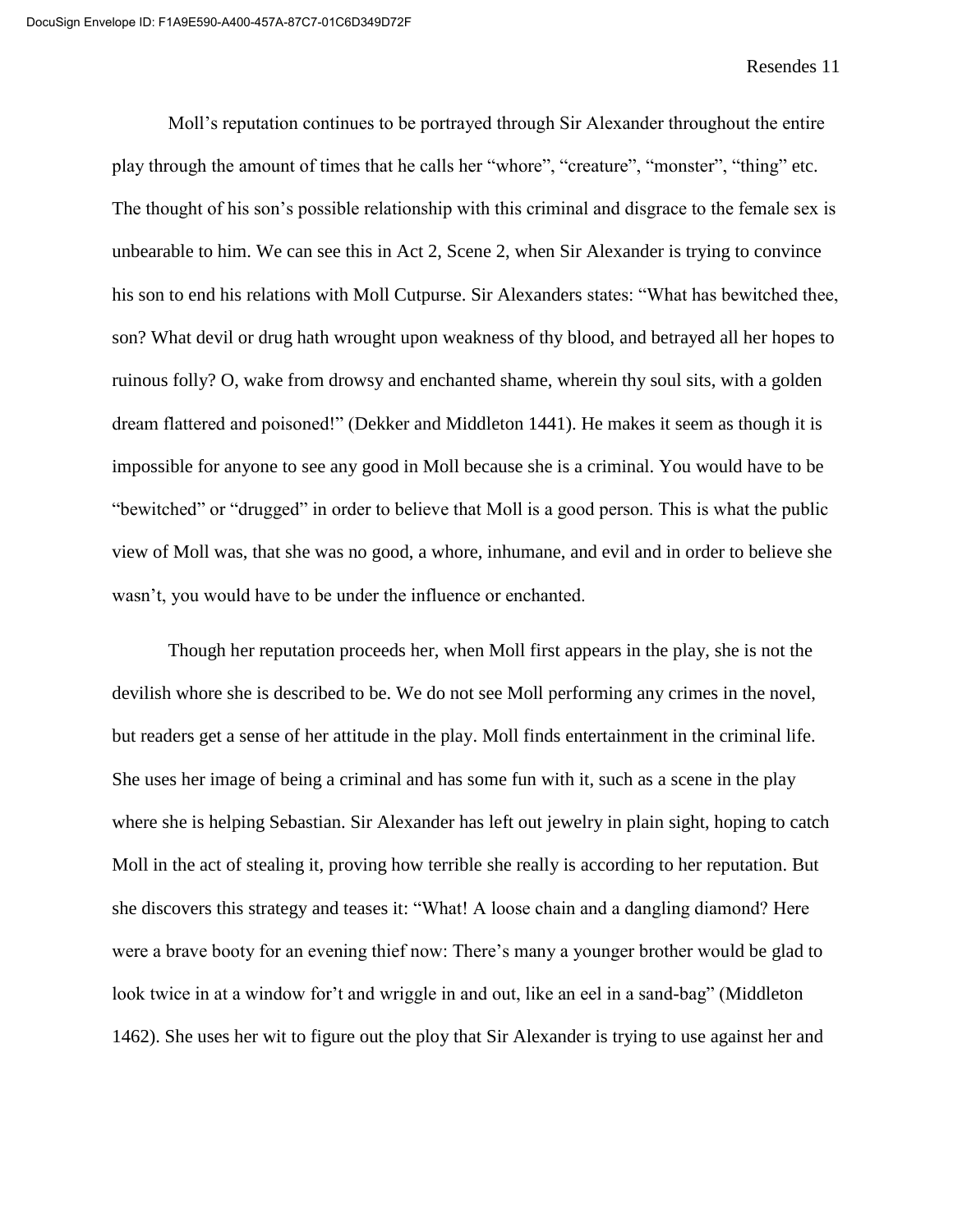has some fun with it. She teases the father for thinking so poorly of her and leaves the jewelry right where he has placed it, defying her stereotype as a thief lacking self-control.

The idea of her being a criminal in this play in particular, is solely based around the fact that she breaks social gender norms. It seems that her crimes were centered more around the idea of her breaking gender norms rather than actually committing a crime in the context of this play. Shoemaker writes that independence in women caused them to be targeted more by the police, and Moll was the definition of female independence. She does this by cross dressing and her attitudes throughout the play. Act 3, Scene 1 portrays Moll as a man when she goes to meet a man named Laxton, someone who is trying to seduce her as he thinks she has money and he wants to take it. When she is dressed up as a man, she is treated as a man and she wants to sword fight with Laxton for trying to trick her. She is sticking up for herself as she states "To teach thy base thoughts manners: thou'rt one of those that thinks each woman thy fond flexible whore…How many of our sex, by such as thou, Have their good thoughts paid with a blasted name that never deserved loosely, or did trip in path of whoredom beyond cup and lip" (Dekker and Middleton 1444). Laxton is a symbol for men who want to take advantage of Moll, and thus, her statement here is defending not only herself, but other women as well. These ideas of gender were beyond their time and Moll is saying that women are not just meant to please men and then have their reputation ruined by them, such as hers has. She is more than that, and will fight for the women that cannot, even if that means she has to act like a man and ruin her reputation in order to get the respect that she wants.

As stated previously, Moll in real life was described to be a libertine. She dressed as a man, she smoked tobacco, she preferred her libertine lifestyle to the domestic norms of settling down and getting married. The term libertine itself is often associated with aristocratic men, and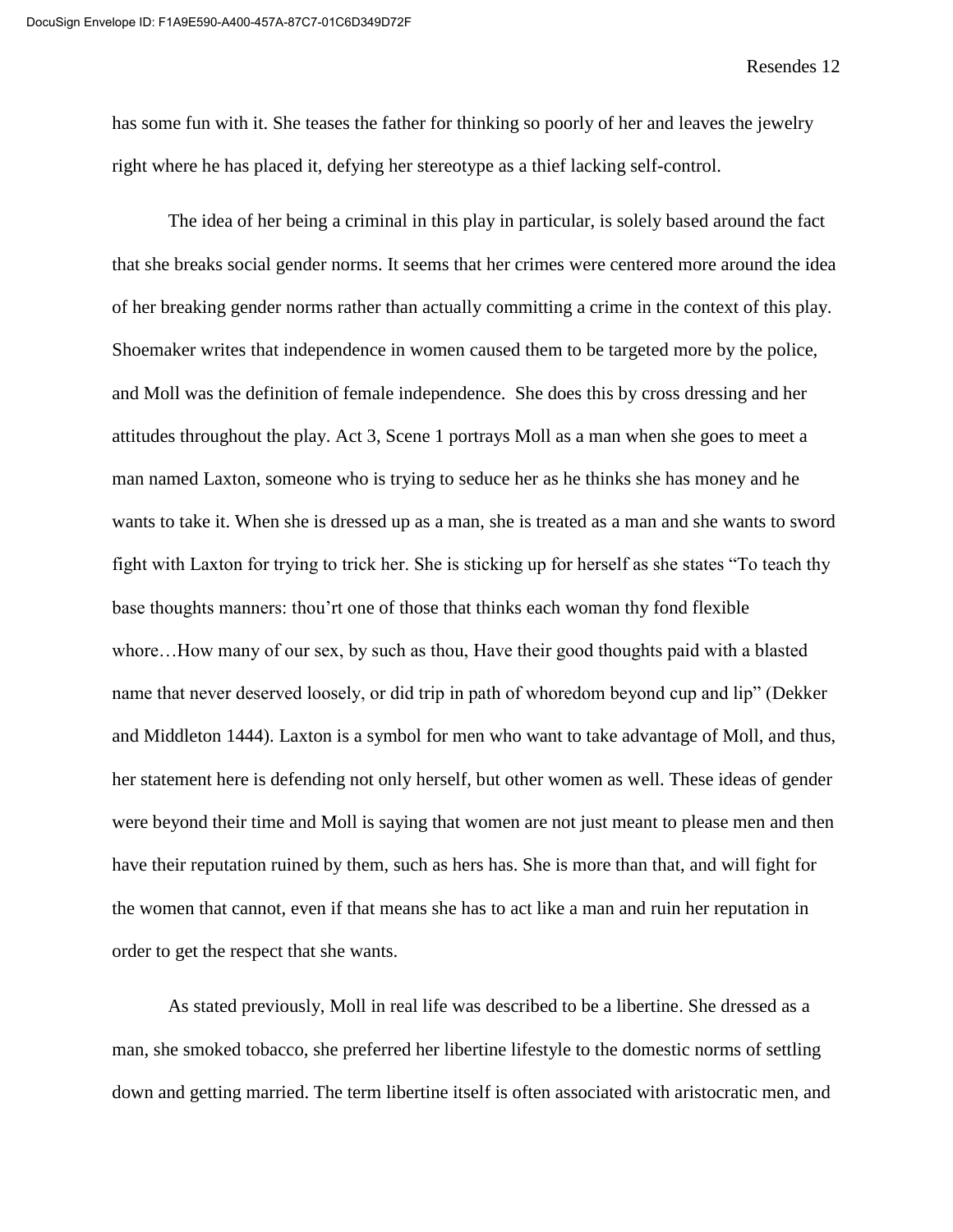Moll in this play, is acting the part. She has no interest in marriage as she states: "I have no humor to marry; I love to lie a' both sides a' th' bed myself: and again, a' th' other side, a wife, you know , ought to be obedient, but I fear me I am too headstrong to obey; therefore I'll ne'er go about it… I have the head now of myself, and am man enough for a woman: marriage is but a chopping and changing, where a maiden loses one head, and has a worse I' th' place" (Dekker and Middleton 1439). These fears of losing independence and becoming obedient to a man are the very things that were expected of women when they become married and Moll is very much aware of it. She avoids this as she enjoys her freedom and being a libertine, not having to worry about what people may think of her. She knows she is too headstrong for marriage, as a tomboy, and she likes her life exactly how it is, even though it gives her a negative reputation and often correlates her to criminality.

We cannot get around discussing Moll without addressing the stereotypes of female criminality that do play a part in her characterization in *The Roaring Girl*. She is unique in her attitudes towards gender norms and her gender bending behavior places her further and further from the ideal women of the seventeenth century. In "A Painter's Eye: Gender and Middleton and Dekker's *The Roaring Girl*," Hendricks writes, "She is perceived as a woman whose masculine garments and independent behavior appear to represent an open challenge to existing structures of social power that demand men and women adhere to rigid codes of differentiation" (Hendricks 191). Her cross-dressing and gender bending actions contributes to her criminal reputation and her persona as people are afraid of those who differ from themselves and what society tells them to be, such as Moll does in her time. She is challenging the ideas that everyone has blindly accepted from the past about what it means to be a man or a woman in society. She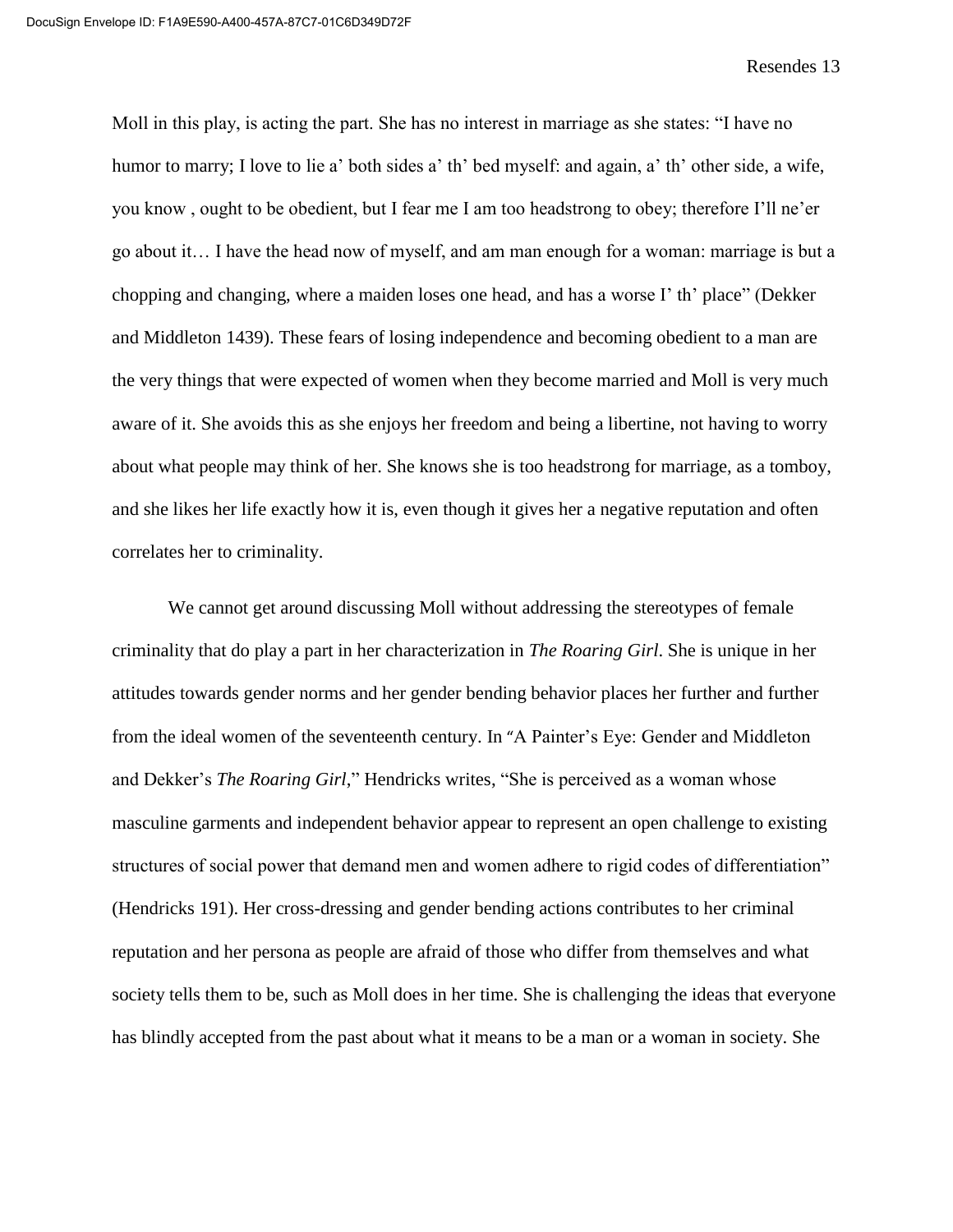creates her own ideas, and for this she is marked as a criminal because she does not adhere to these rigid gender rules.

The play of *The Roaring Girl* shows the audiences that Moll Cutpurse is more than just a monster as Sir Alexander sees her. There are many different ways that Moll presents herself to be the opposite of her public reputation. In this text, we have Moll who does a favor for a stranger as an act of kindness. Sebastian approaches Moll with this plan, and she could have easily said no and turned him away as a criminal monster would so, but she does not. She takes the time to help out Sebastian and make his father approve of his marriage with Mary Fitzgerald. If Moll Cutpurse were actually sinful and monstrous, than why would she be doing someone else a favor with no expectations of payment back? She is doing this as an act of kindness towards Sebastian and a way to prove that she is more than what her criminal reputation paints her own to be. She acts as a middle-(wo)man to a heterosexual marriage, because of this she is able to have this gender crossing identity because she was the agent of their communion. She is also witty on many different occasions throughout this text with sabotaging Trapdoor and his attempts to get rid of Moll, she tricks Laxton and knows that he wants her money, she outsmarts Sir Alexander with his many attempts to make her out to be the bad guy to Sebastian. There are countless moments where Moll is portrayed to be smart to the audience. She is funny as she plays these tricks and even entertains and sings songs in Act 5, Scene 1. She is an entertainer to the audience, and this proves to be true in real life as well as she has performed as herself in the presentation of *The Roaring Girl* a few times. All of these characteristics make her out to be more than her criminal reputation that many people judge her on before they even get a chance to know her personally.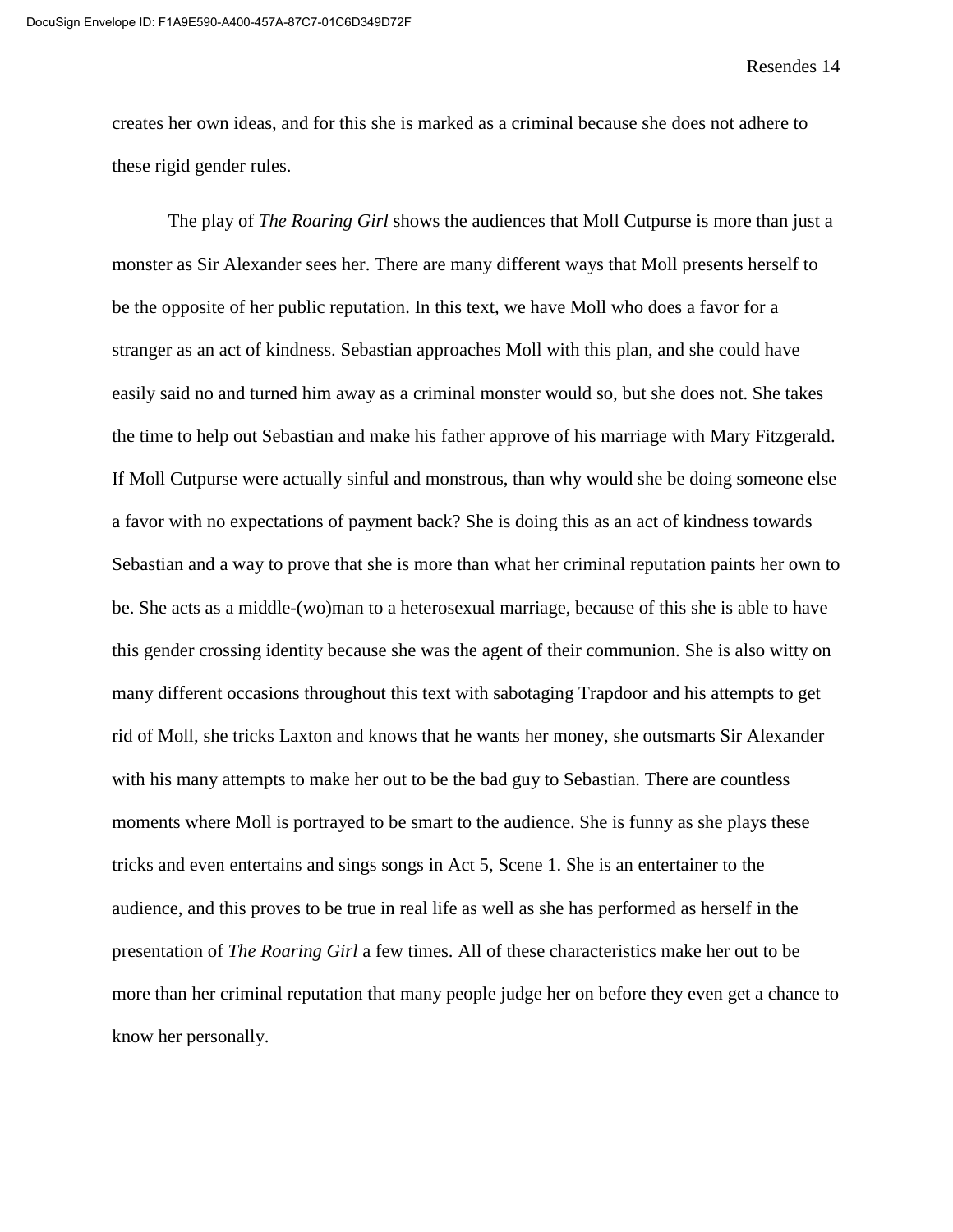The Epilogue of *The Roaring Girl* has a lot to say about Moll Cutpurse and her criminal persona. The Epilogue is an added monologue that Moll Cutpurse had performed, unscripted, to an audience after each performance: "Mary Frith mounted the boards of the Fortune Theatre with the consent of the two authors and that, after the scripted play was over, the company of players conceded to her the freedom of the stage for her nonscripted performance" (Ungerer 59). This epilogue speaks of judgement and how you cannot please everyone at once, so you should just please yourself in life. She knows that women are constantly judged, and she does not want to deal with pleasing anybody but herself. It states:

Some for the person will revile the scene, and wonder that a creature of her being should be the subject of a poet, seeing in the world's eye none weighs so light: others look for all those base tricks, published in a book foul as his brains they flowed from, of cutpurses, of nips, and foists nasty, obscene discourses, as full of lies as empty of worth or wit, for any honest ear or eye unfit. (Middleton 1488)

Moll is saying that people, as in the public, will wonder why Dekker and Middleton would even think of writing a play about a person as "evil" and "monstrous" as her reputation makes her out to be, but the people who do look at her as a monster and evil say foul things about her and other criminals of her nature (cutpurses, nips, foists, etc.) and they lie about them, making them out to be worse than they actually are. Dekker and Middleton included this originally- unscripted epilogue Moll performed in their copy of the play because they know people are coming in with certain stereotypes and opinions of Moll, and the epilogue addresses it in a matter of fact way. They say that you should leave these stereotypes and opinions about her behind, and focus on her as a person instead, and this is exactly what *The Roaring Girl* does for Moll, not focus on her criminal lifestyle, but as her as a person.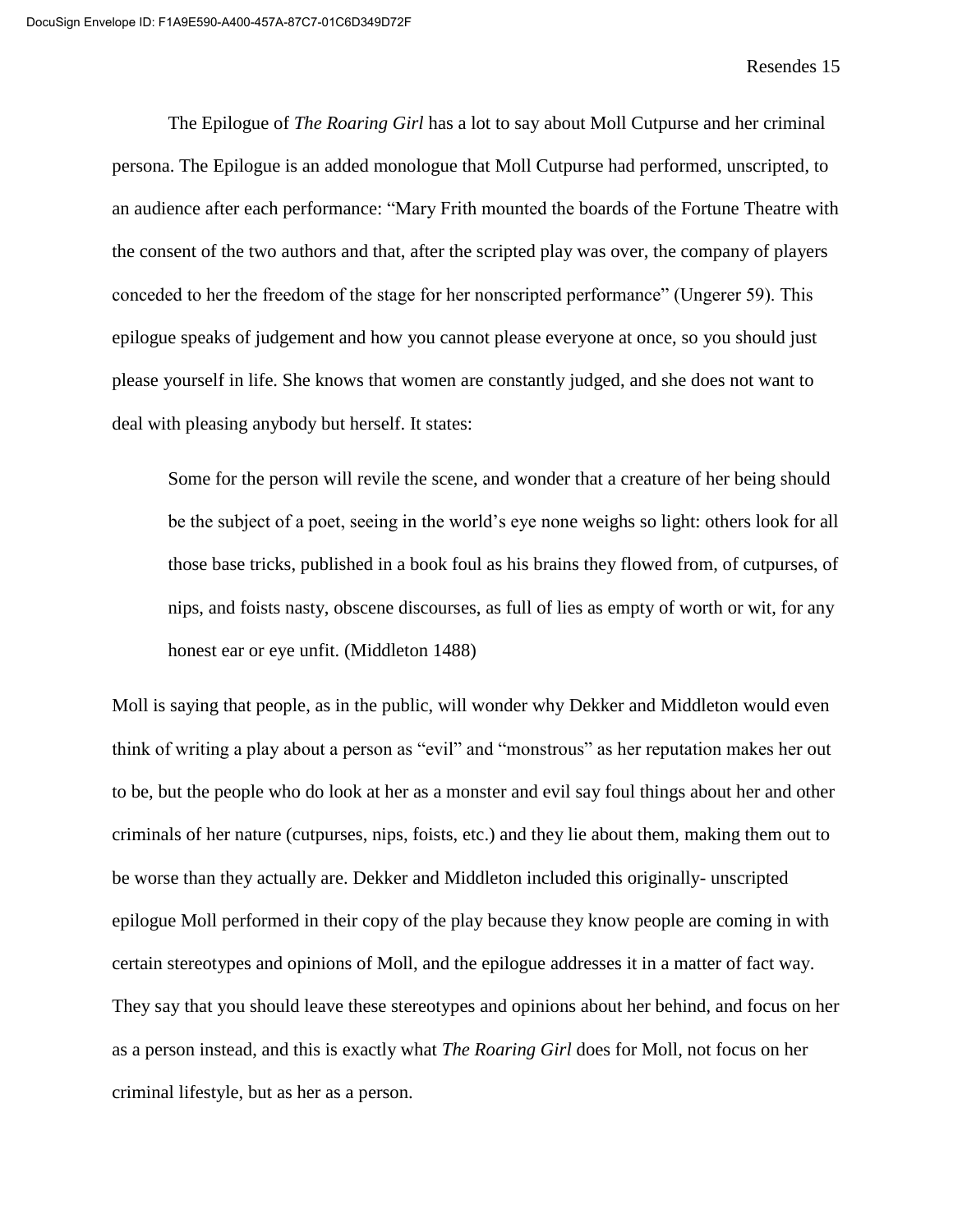## **Moll Flanders**

In *Moll Flanders* by Daniel Defoe, we follow the life story of Moll Flanders, the alias of a woman who is trying to make it through financial struggles, and escape from poverty, all while treading the line of legality because of her ways of overcoming her adversities. She participates in various different illegal activities, including theft, bigamy and adultery, by marrying seven different men throughout her life and becoming a pickpocket later on. We are told this story through Moll, who is looking back on her life and has become a penitent towards her criminal lifestyle.

In this novel, Moll sees herself as a sinful monster, because she is recounting this story as a penitent of her criminal lifestyle in the past, but as a reader, we do not feel the same. Readers have a unique perspective in this novel because it is told through first person narrative and given immense details about the circumstances of each situation Moll finds herself to be in. Therefore, we are aware of Moll's thoughts and the reason behind her actions, therefore creating a sense of sympathy in the readers. She was born into poverty and she has many different adversities to face before she achieves financial stability. She faces obstacles that force her to make tough decisions, but they are done out of necessity, not out of being an evil person.

Society was very patriarchal in the fictional world of Moll Flanders and also in reality. As a woman, finances and class were tied to a father and then later to a husband once married. Unlike nowadays, there were no viable and legal ways for women to survive independently in seventeenth-century English society. Moll is no exception and her actions make her an outsider in society. Moll Flanders was born in Newgate prison. Her mother was a criminal, saved from hanging by pleading the belly. This shows that right off the bat, from the moment she was born, she was thrust into the world of criminality. Even through childhood, she proves she is not the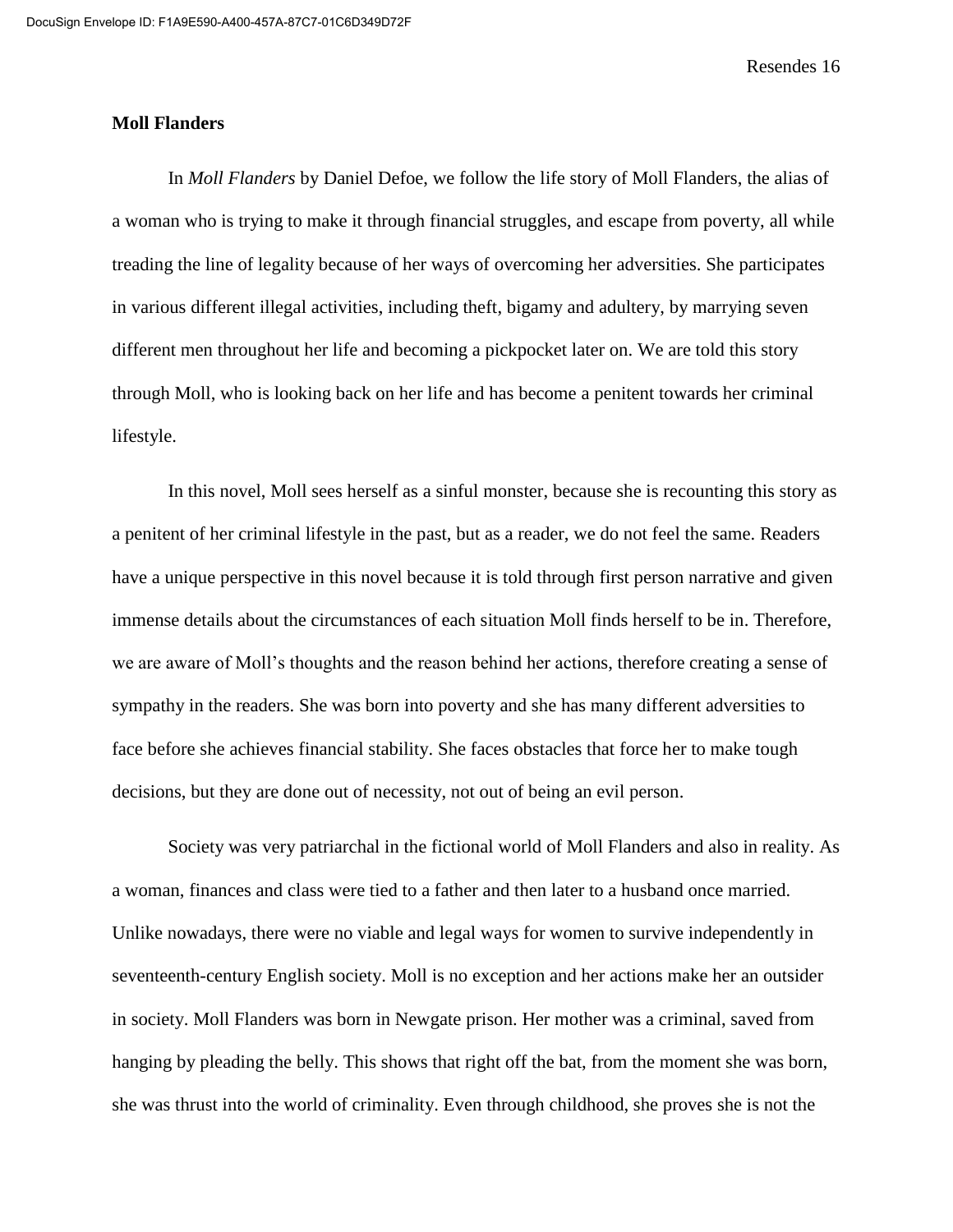norm with her definition of what gentlewomen were. Generally, it was thought that gentlewomen are born, and not made. But little Moll had believed she could become a gentlewoman through hard work and making a way for herself in the world, proving that she was different from the norm. We can see this early on in her childhood in a scene with the mayoress and her daughters who come to visit Moll to see if they wanted to take her in, as she was an orphan. When Moll explains her definition of a gentlewoman to the mayoress, she is mocked:

I did not understand any thing of that; but I answer'd, I am sure they call her Madam, and she does not go to Service, nor do House-Work, and therefore I insisted that she was a Gentlewoman, and I would be such a Gentlewoman as that.

The Ladies were told all this again to be sure, and they made themselves Merry with it, and every now and then the young Ladies, Mr. *Mayor's* Daughters would come and see me, and ask where the little Gentlewoman was, which made me not a little Proud of myself. (Defoe 13)

Even from a young age, poor Moll is always left to be outsider in society for her independent beliefs and ways of her version of a gentlewoman.

She carries this philosophy throughout her life, even as a criminal as she does whatever she needs to be able to provide for herself, as her definition of what a gentlewomen would do. In Rietz's, "Criminal Ms-Representation", he states that, "… female criminality is portrayed as a perversion of- or, in more extreme cases, a substitute for- female sexuality. Their crimes seem specifically tied to a breach in the social order as they break ties with men, either preying on them or establishing independence from them"(Rietz 186). Moll breaks many rules in her life, gender rules and laws alike. Moll Cutpurse can also be seen as an "outsider" as she was not seen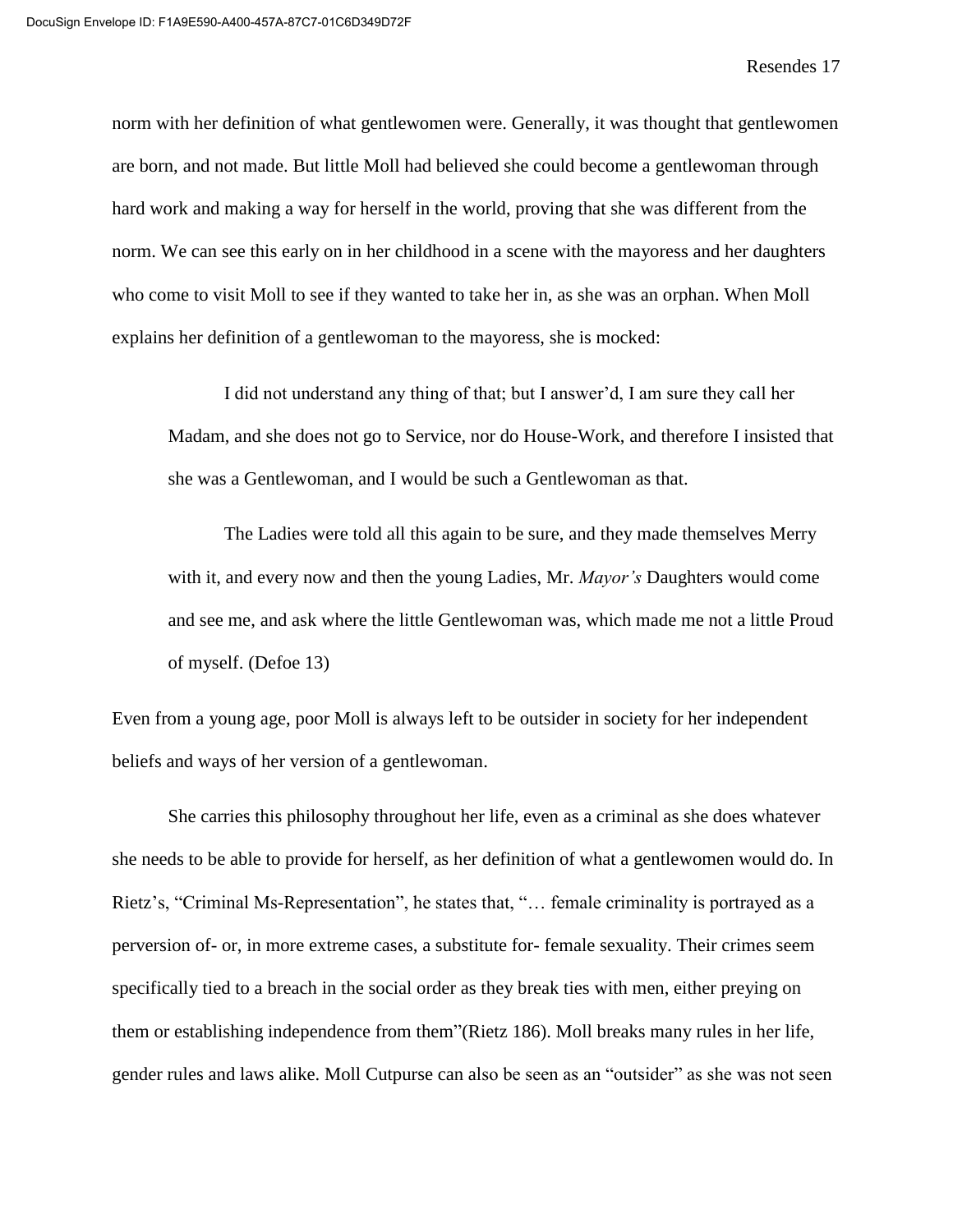as a typical female in London. She was manly, rugged and did what she pleased, which was shocking to think for woman.

Throughout the entirety of the novel, we see Moll slowly become engulfed in the criminal lifestyle, each crime getting more dangerous as she becomes more and more desperate in her life. The first crimes that she commits are bigamy and adultery which go hand-in-hand for Moll. In *Moll Flanders*, Moll evolves her idea of love very early on in the novel after her first heartbreak. She falls in love with the elder brother of the first family she stays with and is then rejected because she is not marriage material to him. She realizes that in London people will not marry for love but marry for financial gain. In  $17<sup>th</sup>$  century society, women are connected very strongly to their husband or father. They are the source of their income and the head of their patriarchal family. Moll is originally naïve to the concept of marriage and she realizes quickly that this will not work out for her circumstance if she wants to be financially stable. Moll realizes that marriage is actually a game of "politicks" as she states:

> This knowledge I soon learnt by Experience, That the State of things was altered as to Matrimony, and that I was not to expect at London, what I had found in the Country; that Marriages were here the Consequences of politick Schemes for forming Interests, and carrying on Business, and that L O V E had no Share, or but very little in the Matter. (Defoe 57)

She uses this love philosophy to drive the rest of her criminal life as she is constantly marrying and remarrying men in order to make a gain from them. She uses marriage as a way to prey on men and use them for financial stability, while keeping her goal of independence in sight as a gentlewomen and she did whatever she had to do to get there. She ends the novel with seven different husbands that help her out of a situation that she could be jailed for, such as her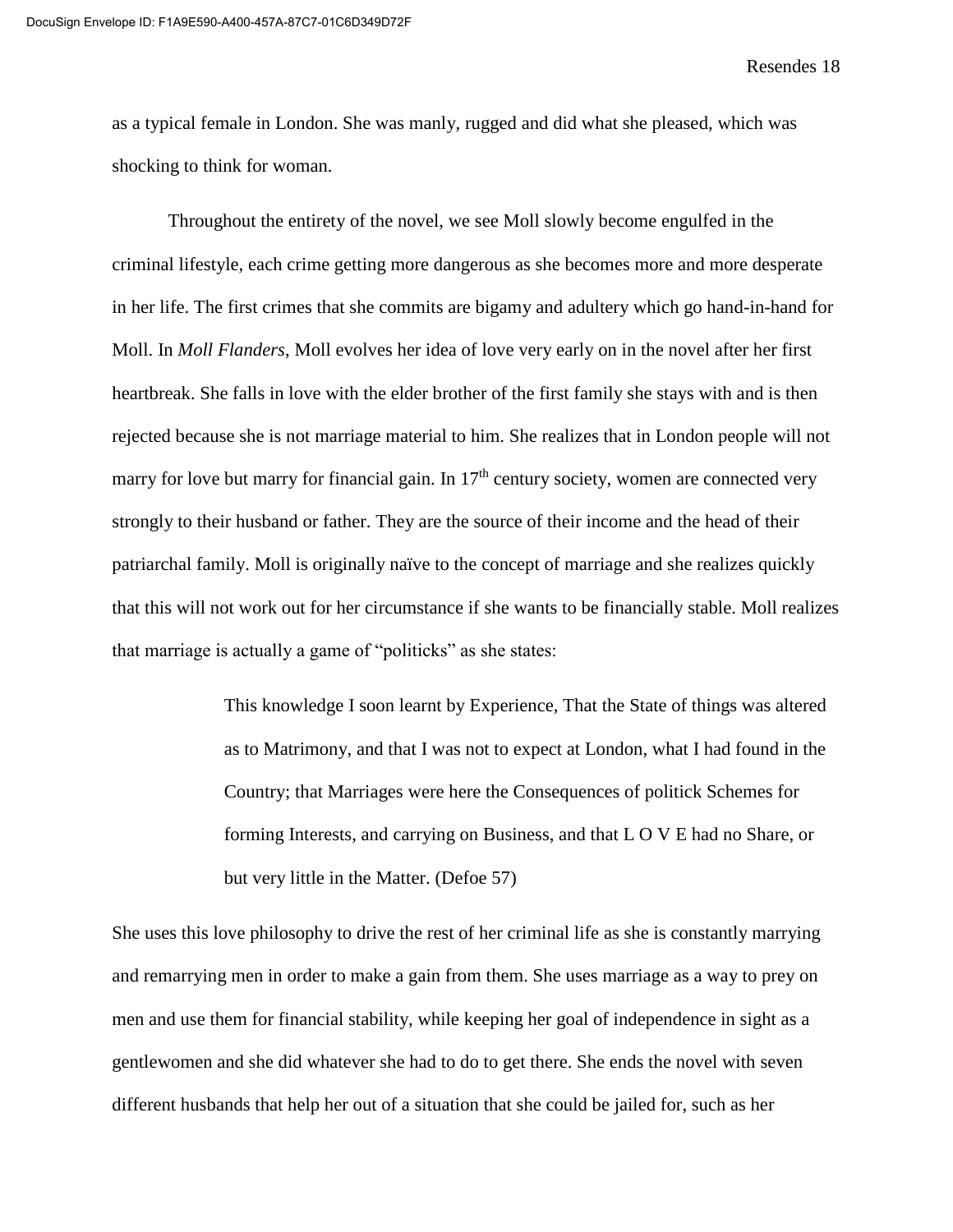Husband at Bath who helps her financially, and Jemey, whom she thought it would profit her to marry. If Moll had not adapted this philosophy, she would have not made it as far as she had done, criminality-wise, in the novel in the history of her lifetime. However, bigamy is considered a sexual offence in the seventeenth and eighteenth century and punishable by branding, so Moll is avoiding severe crimes while committing other crimes. While considering her stance on marriage, it brings Moll to be more closely aligned to men who used marriage to unite business and family interests. She is using masculine marriage ideas to her own advantage as a woman and to reach her goal of financial stability.

Love really is a game for Moll as she cautiously steps through the minefield of marrying multiple men. Committing adultery and bigamy are criminal offenses that could lead to jail for Moll if she is not careful. She uses these men as pawn in her game of life to advance forward in ways she never could should she be alone in life. If Moll had been alone in her life, she would be a poor woman that probably would have ended up in jail anyways as many independent women were suspected to be criminals at the time this piece was written. As a reader, we do not see what Moll is doing as criminal because we are given a back story and perspective on why she is doing it. She is given sympathy and empathy for the way she has to go about her life, which was a huge game changer for women in literature who commit crimes as they were seen before as cold, heartless and emotionless monsters who murder and steal.

It is significant that Moll is a repentant first-person narrator who is telling her history because, even though this is a novel, its form is inspired by the tradition of spiritual autobiography. In this popular genre, women were allowed to tell their life stories only because they were telling stories of religious conversion, as it was the only way they could get to write about themselves. She sees herself as being sinful and criminal in her actions of committing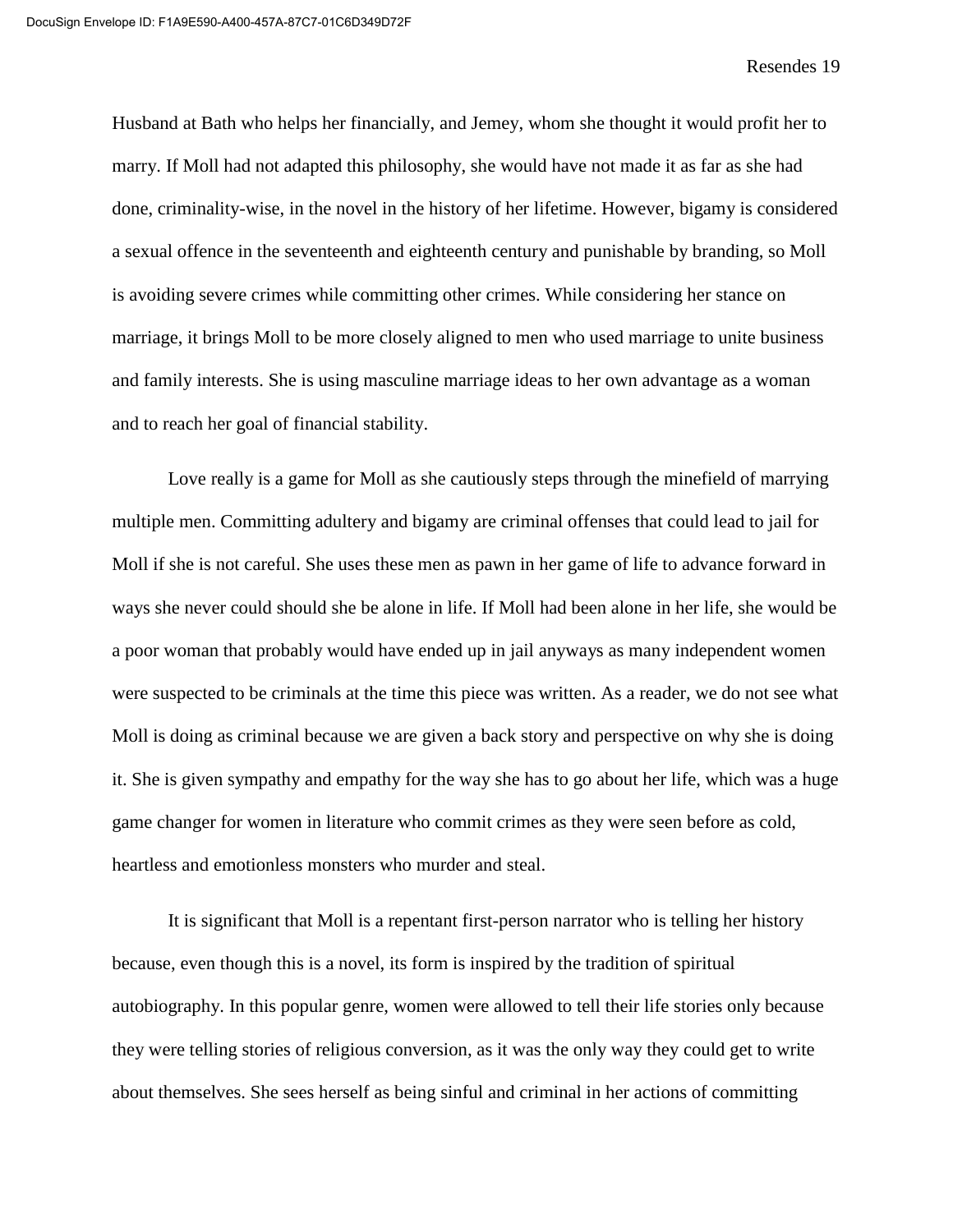bigamy and adultery. Given the intense details of the circumstances by Moll herself, the readers can interpret her story through two different lenses. We can see her as the sinful creature she is trying to paint herself to be, and what would be widely accepted by audiences reading Defoe's novel, and we can see Moll as a product of her circumstances. Moll had been put in some serious, financial difficulty all throughout her life, and this was her only way to stay afloat and survive in the world. Even if she did break the law, this was the route her life had to take in order to get by when times were rough.

One example of her using deception by getting men to marry her is when she accidentally marries her brother. Moll initially pretends to be wealthy to reel men in, at least in this case, and then "worries" that he will only want her for her (fake) fortune. She hides her lack of money and uses her wits to get him to agree that he does not want to marry her for money and will marry her no matter what she has. Another example of her using deception in order to commit bigamy and have a financial advantage in life was when she meets and marries Jemy. Moll uses deception in order to make Jemey believe that she is richer than she actually is, in order to attract him to her, which worked. But lo and behold, the deceiver becomes the deceived when Moll realizes that Jemey is also giving her false pretenses as he had been lying about his fortune as well. We can see the horrible consequences this has for Moll when she states: "But my case was indeed Deplorable, for I was left perfectly Friendless and Helpless, and the Loss my Husband had sustain'd had reduc'd his Circumstances so low, that tho indeed I was not in Debt, yet I could easily forsee that what was left would not support me long" (Defoe 159). Moll's use of deception and bigamy has backfired on her and she realizes that this has led her deeper into her financial rut than ever before. She has no control over her situation, but she was simply doing what she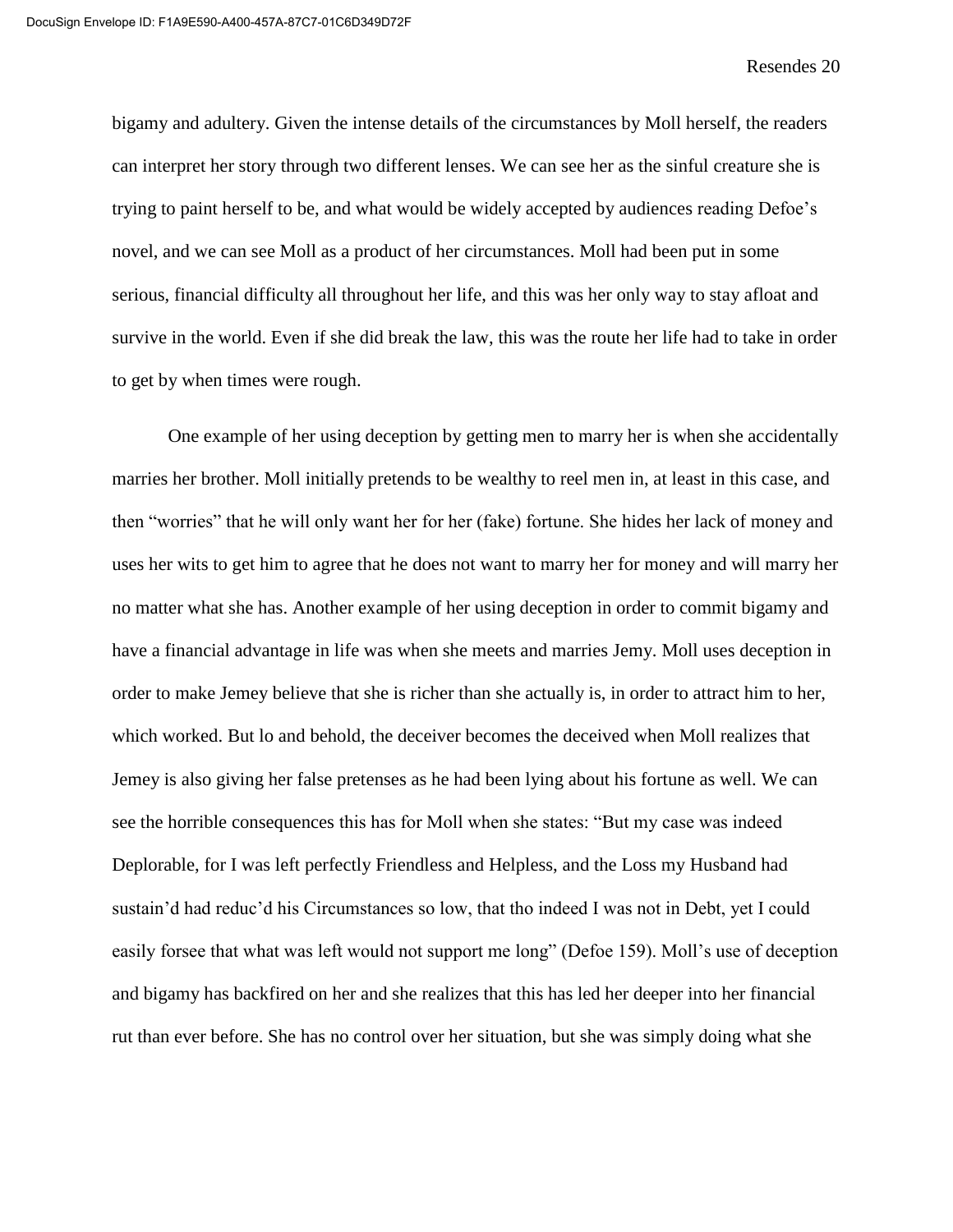had to do in order to survive. She has to deceive Jemy and commit bigamy in order to keep herself financially afloat.

Shortly after she realizes that bigamy will only take her so far in life, and Moll becomes more desperate. At this point in her life, she needs to switch strategies to survive as she is no longer a young and beautiful woman. Her practice of marrying for money no longer becomes an option for her and she turns to theft and pickpocketing like our friend Moll Cutpurse. Moll Flanders turns to theft when she meets her Governess, who helps her learn the art and master it. Her first account of stealing is stealing a bundle full of valuables from an Apothecary shop. She recounts this event as such:

> This was the Bait: and the Devil who I said laid the Snare, as readily prompted me, as if he had spoke, for I remember, and I shall never forget it, 'twas like a Voice spoken to me over my Shoulder, take the Bundle; be quick; do it this Moment; it was no sooner said but I step'd into the Shop, and with my Back to the Wench, as if I had stood up for a Cart that was going by, I put my Hand behind me and took the Bundle, and went off with it, the Maid or the Fellow not perceiving me, or any one else. (Defoe 160)

At this point in the novel, Moll is getting very desperate with her financial situation and her crimes become more severe. As she describes here, she felt as though the Devil himself had whispered into her ear and told her to do it. This give the illusion of the sinful criminal archetype that is typically found in seventeenth century novels of this time period, but as the readers are given context to the situations surrounding the event, we can deduce that this was not an act of sinning, but an act of desperation as Moll is trying to get by and she sees and opportunity arise.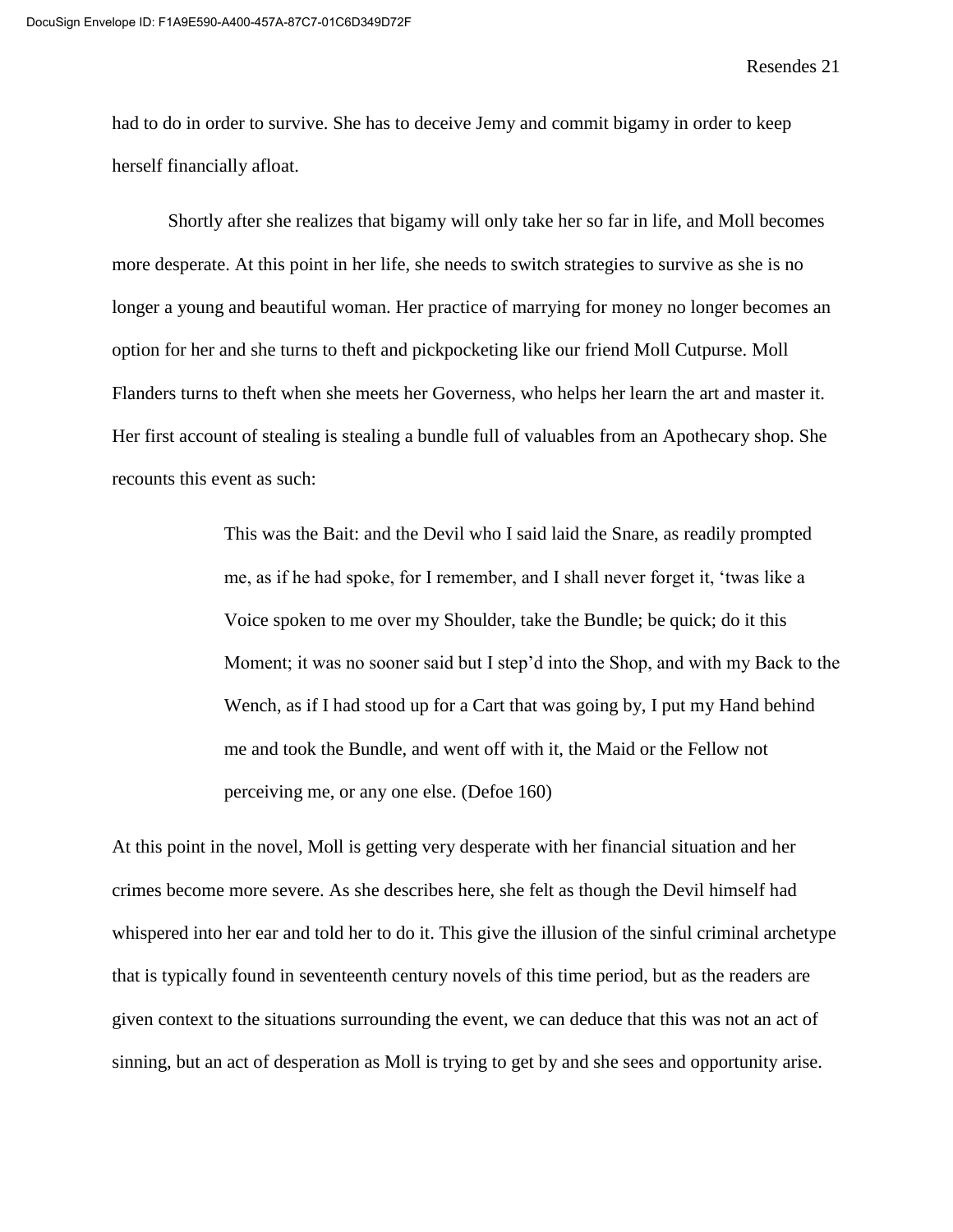One of the standout moments in her time as a thief is when she steals a golden necklace off the neck of a child. Here she gives a moment of reflection on the hardships of poverty and how they have affected her thoughts and actions. She states: "The thoughts of this Booty put out all the thoughts of the first, and the Reflections I had made wore quickly off; Poverty, as I have said, harden'd my Heart, and my own Necessities made me regardless of any thing: the last Affair left no great Concern upon me, for as I did the poor Child no harm…" (Defoe 163). At first, Moll is hesitant to steal from a child as her first thoughts tell her that the Devil has taken control and has told her she must steal from the child. She gives the exact reason why readers should be looking at her as a product of her circumstances rather than the sinful creature that she elsewhere makes herself out to be. Moll is put into some very difficult financial situations in her lifetime and forced to make difficult decision about how she is going to get out of them. This is just one of the many difficult decisions Moll had to make in order for her to survive in life, and as she falls deeper and deeper into Poverty, her actions become more desperate and her crimes become more severe.

As this novel was written in the eighteenth century, there are some ways in which she conforms to the stereotypes that fall upon female criminals in literature. A very common theme used in criminal biographies about women is using their sexuality to get to where they want to be in life. The women using her looks to reel men in and get money through prostitution or tricking them and stealing their belongings was common in the 17th century to portray these women criminals. We see this theme occurring a numerous amount of times in *Moll Flanders*. Rietz argues, "…her sexual desire has been perverted into cupidity, and we see a similar pattern in … Moll, whose relationships with men are more often pursued for financial gain than for love, either by baiting their traps with the promise of sex or by the more legitimate (but still predatory)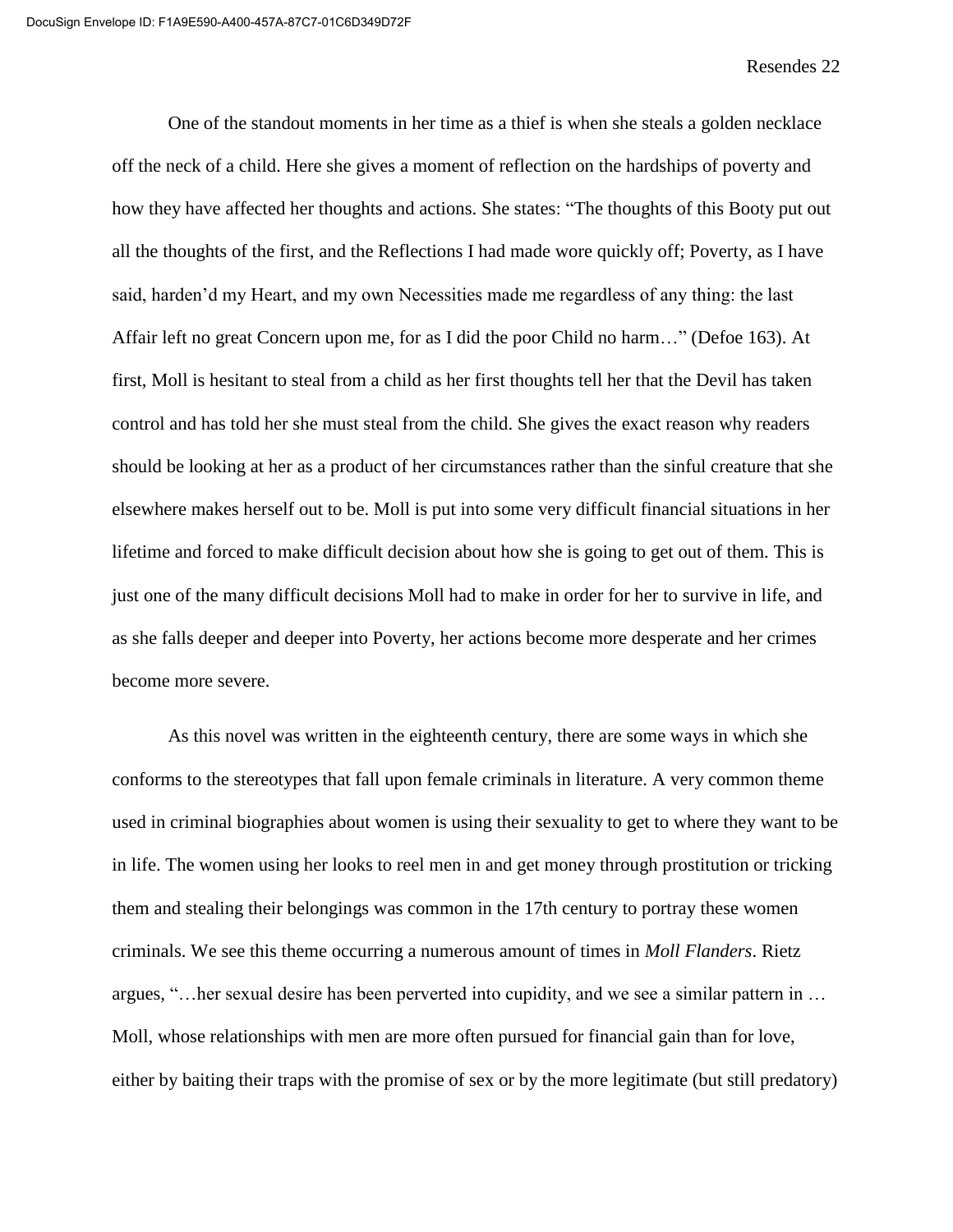practice of gold digging"(Rietz 186). Moll often uses this tactic to sidestep the effects of being a poor independent women living in London. She had lured men in with her looks and sexuality from the very first job she had worked as serving as a gentlewomen in a house. She does this about seven different times to seven different men in the hopes of getting out of a financial rut, and most of the time it worked out, but having multiple husbands and adultery was a criminal offense so Moll had to be cautious in her practice. However, with this being said she conforms to the stereotype that are already in existence so that it is familiar to the readers of the time. This story proves to be way more complex than the regular female criminal accounts of the time.

With all this being said, after a long period of time, authors began to move away from these common stereotypes that are seen in criminal biographies written in the 16th and 17th century. Before this change women were often portrayed as being cold and sinful as stated in "Print and the Female Voice": "In the ensuing decades, printed representations of female criminals, particularly thieves, for the first time began regularly to depart from the conventional stereotypes of female unruliness and sinfulness to provide sympathetic, first-person accounts of the complex circumstances, motivations, and self-deceptions which led women to commit such crimes"(Shoemaker 75). Moll is a perfect example of this. She is not seen as cold and heartless in her narrative. Defoe has provided the readers with context and information about Moll that makes it seem as we have a personal connection to Moll, as if we are becoming her friend that she spills all her secrets, as in a diary When we hear about all the horrible and criminal things she had to do to get by, we do not think that she is a bad person. Instead, the opposite effect happens, and we feel sympathy or her. We feel bad for Moll when she has to abandon her children because her husbands have no more use for her, even though she has no emotional attachment to any of them. We feel bad when Moll begins to steal but she admits she cannot stop doing it even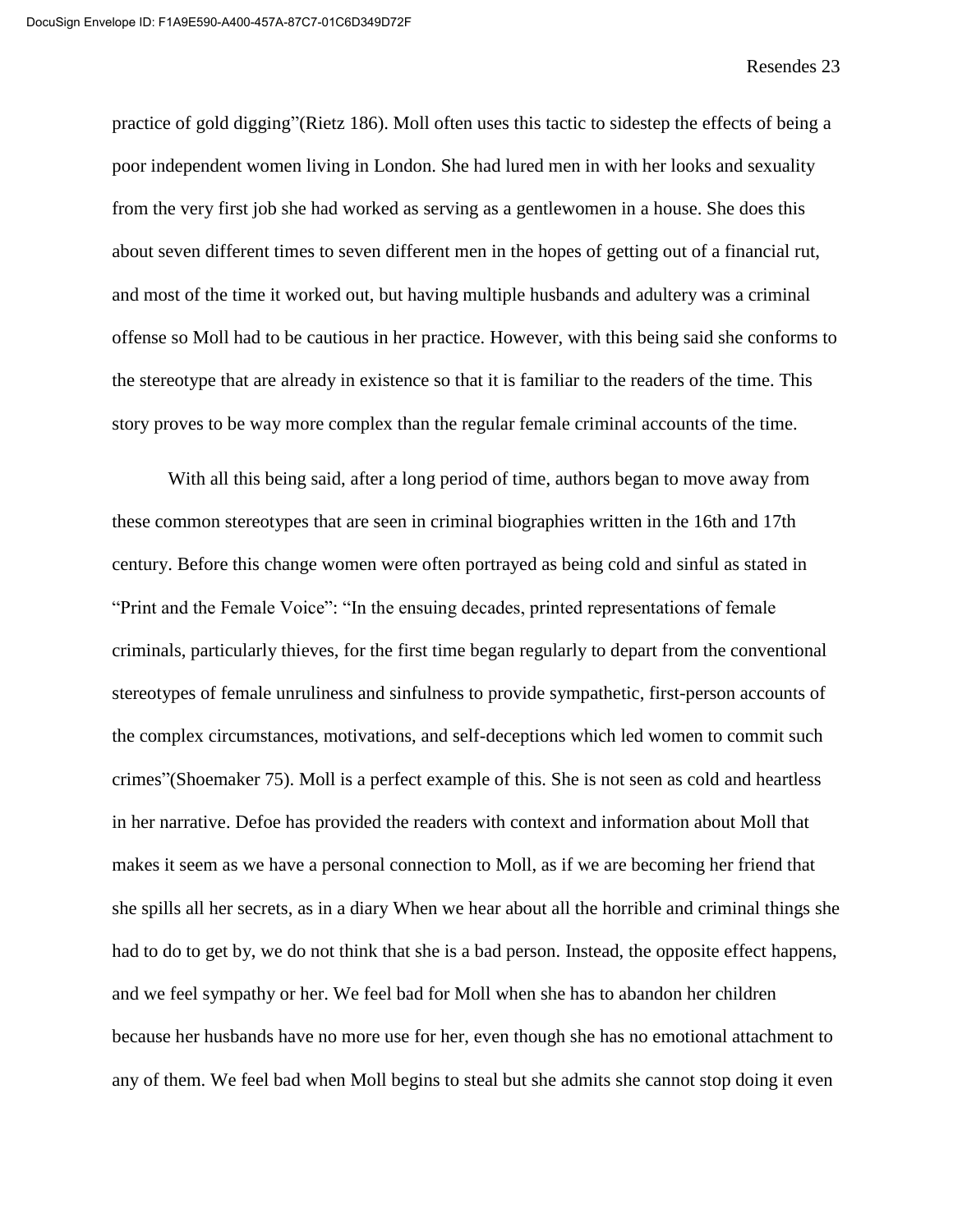though she is confessing to her criminal ways. We even feel as though the heroine of our story is in trouble when she is brought into Newgate prison for all her crimes, even though she knew she would eventually end up there for doing all she has done in her life. The context of the characters we are dealing with makes all the difference. If we had not known Moll in this personal aspect, then we would believe she had received what she had deserved for constant stealing, and adultery, but because we know she had no other choice, we feel for her as a character.

This is the reason authors had started to turn away from the archetype of what the past had created for the female criminals. They wanted to start turning away from the harsh stereotypes and give their female characters a voice and reason as to why they were doing it. From that point on they were written far better and given more individuality to their character, making them more memorable and more popular.

#### **Historical Background on Katherine Ferrers**

One of the lesser known criminals of the seventeenth century was Katherine Ferrers. There is less scholarly work on Ferrers when compared to Moll Cutpurse, but nonetheless, she is still as mysterious and interesting as her criminal peer. She was born on May 4, 1634 into difficult times as her father, grandfather and brother had died within a year and she was appointed the sole heir of her grandfather's estates. Katherine Ferrers was married, against her will, at age fourteen to Thomas Fanshawe. She hated the domestic housewife duties of the married life and she had an absent husband. With all this boredom and hatred in her domestic life, she turns to highway robbery as an escape from her monotone reality, along with Ralph Chaplin. She was eventually wounded one night and died outside her home at Markyate Cell at the entrance of a secret passageway to her stolen treasures. Her body was discovered by a servant and buried in St. Mary's Church. Legend says her ghost still haunts the local neighborhood as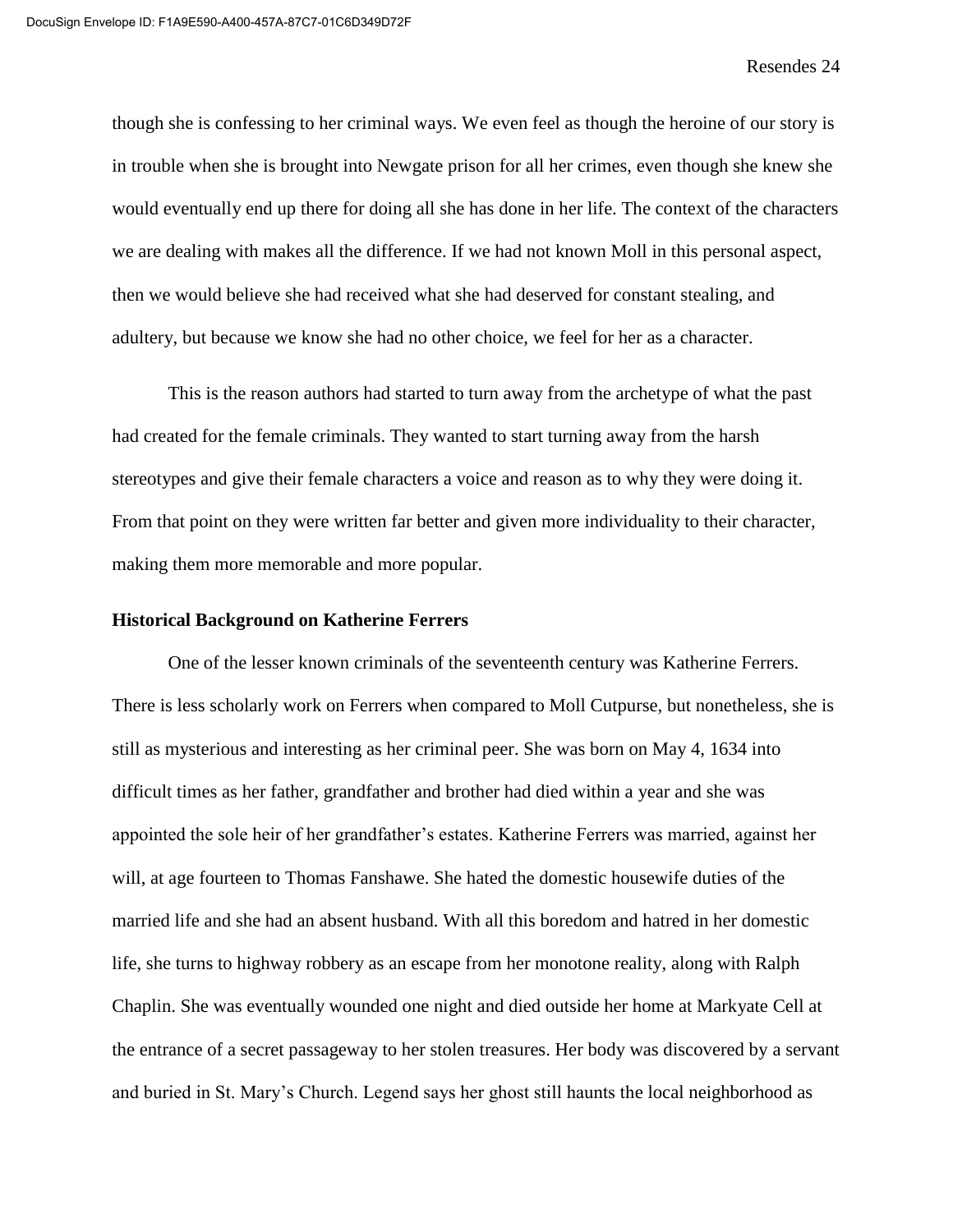"Wicked Lady Ferrers" according to the article " The Wicked Lady - a Revision of the Life of Katherine Ferrers". She inspired the text of *The Life and Death of the Wicked Lady Skelton* which follows a similar plot to the life of Katherine Ferrers and many believe this story to be based off the real-life figure.

It was certainly an unusual thought for a woman who was thought of to be well off financially to be sneaking off into the night to dress up as a man, rob travelers on highways and have an affair, but Ferrers was bored with her life. We can see a depiction of the inner monologue in the book of *The Life and Death of Wicked Lady Skelton,* as it is loosely based on Katherine's history. As she is a lesser known figure and her crimes were kept secret, most scholars do not know much about this mystical legend. The extent of her criminal tendencies and her love affair could be fictionalized to sell to the masses and those were just décor for the life of Lady Barbara Skelton in the novel, but the real-life encounters of Katherine Ferrers remain a mystery to the scholarly world. Most of the information about Katherine Ferrers can be found in blog posts as she still remains a point of interest in the literary world.

#### **The Life and Death of the Wicked Lady Skelton**

In *Life and Death of The Wicked Lady Skelton* by Magdalen King-Hall we follow the life of Barbara Skelton, a women who is extremely against the social norms for upper-class women in the  $17<sup>th</sup>$  century. She looks for an artistic output as a distraction to her normal everyday life as a wife to Sir. Ralph, and it just so happens that this hobby she picks up in highway robbery. Lady Skelton creates a double life and keeps them very separated from each other. She even has an affair with Jerry Jackson, a notorious highway man. By day she is a normal wife, but by night she is an emotionless and free highway woman alongside her lover.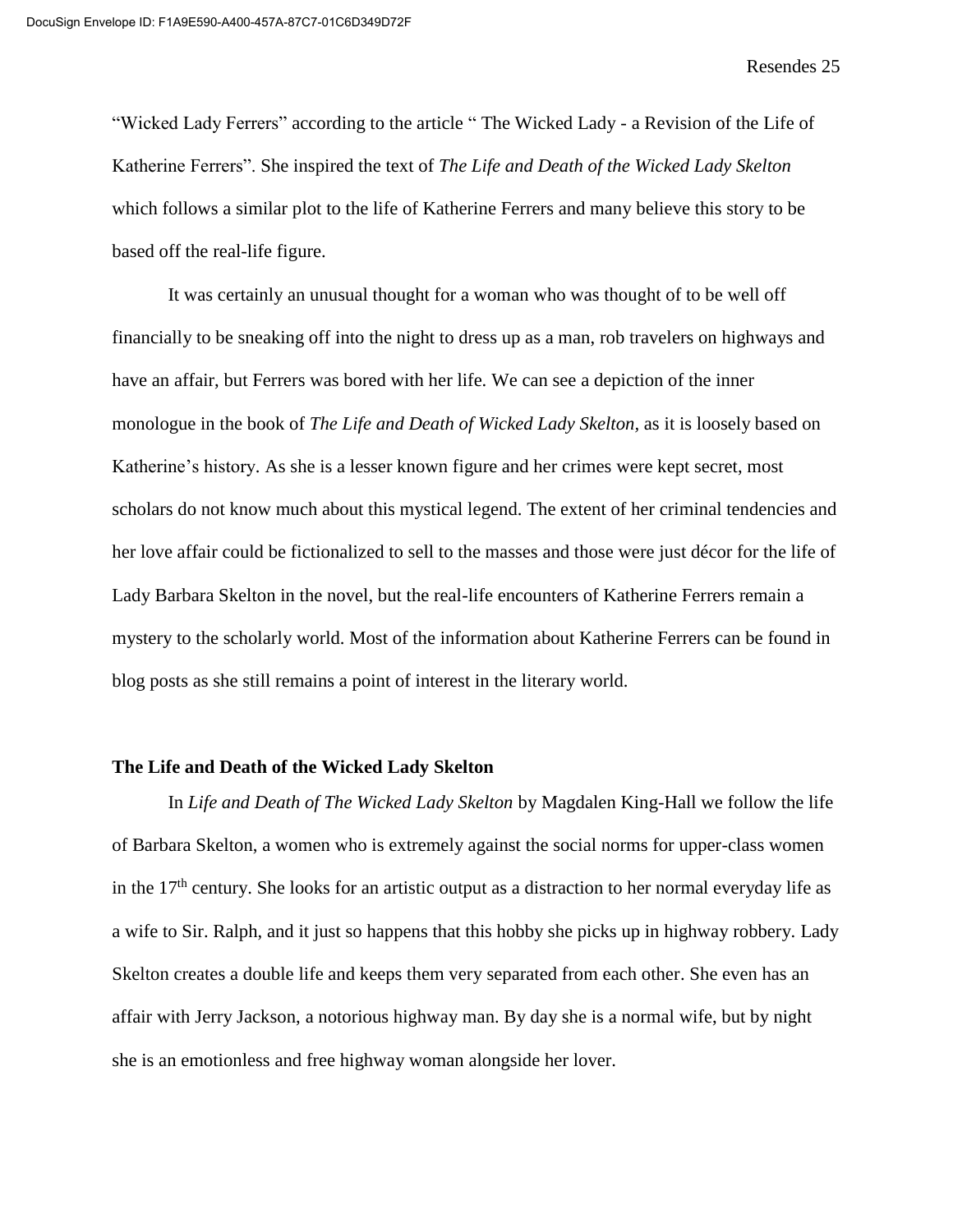This book is slightly different from the others as it was written much later, the  $20<sup>th</sup>$ century, but is still set in the same time period as the others. This creates a different sense of purpose for the novel as a whole. While *The Roaring Girl,* and *Moll Flanders* have a sort of redemption journey that these women take, Lady Skelton is more of an entertaining story rather than one of redemption. The first two were written to show that women who committed crimes needed to have a redeeming story to make their transgressions okay, but for this novel it does not have those same features. There is also very little to no scholarship done on this novel, so it is a new type of setting that we are dealing with when talking about female criminals in a  $17<sup>th</sup>$ century literary setting, rather than being written in the same time period.

The tale of Barbara's life begins for the reader with her arranged marriage. Barbara is already being forced into domestic life, and we can tell from many descriptions from the thirdperson narration, that this is not the type of life that Barbara aspires to live. Readers can assume this when the narrator states: "The match had been arranged between the respective parents when Barbara was six years old. But she had never been one for girlish confidences, being of a naturally secretive nature. She was certainly not going to betray herself to these silly girls at this late hour" (King-Hall 90). Right off the bat, we can tell that Barbara is the type of woman who will try not to conform to these gender standards that are expected of her because she will not "betray herself". She knows that she does not have a place among these others girls that are happy in their marriages, but she knew she had to go through with it because it was the only way to have financial stability and the same opportunities that a young woman will have, as the narrator states: "Marriage, as she regarded it, was a means of escape from the trammels of maidenhood- the only means open to a young woman of quality" (King-Hall 90). Marriage is the ticket out of the constraints of maidenhood and into womanhood, but it comes with its own set of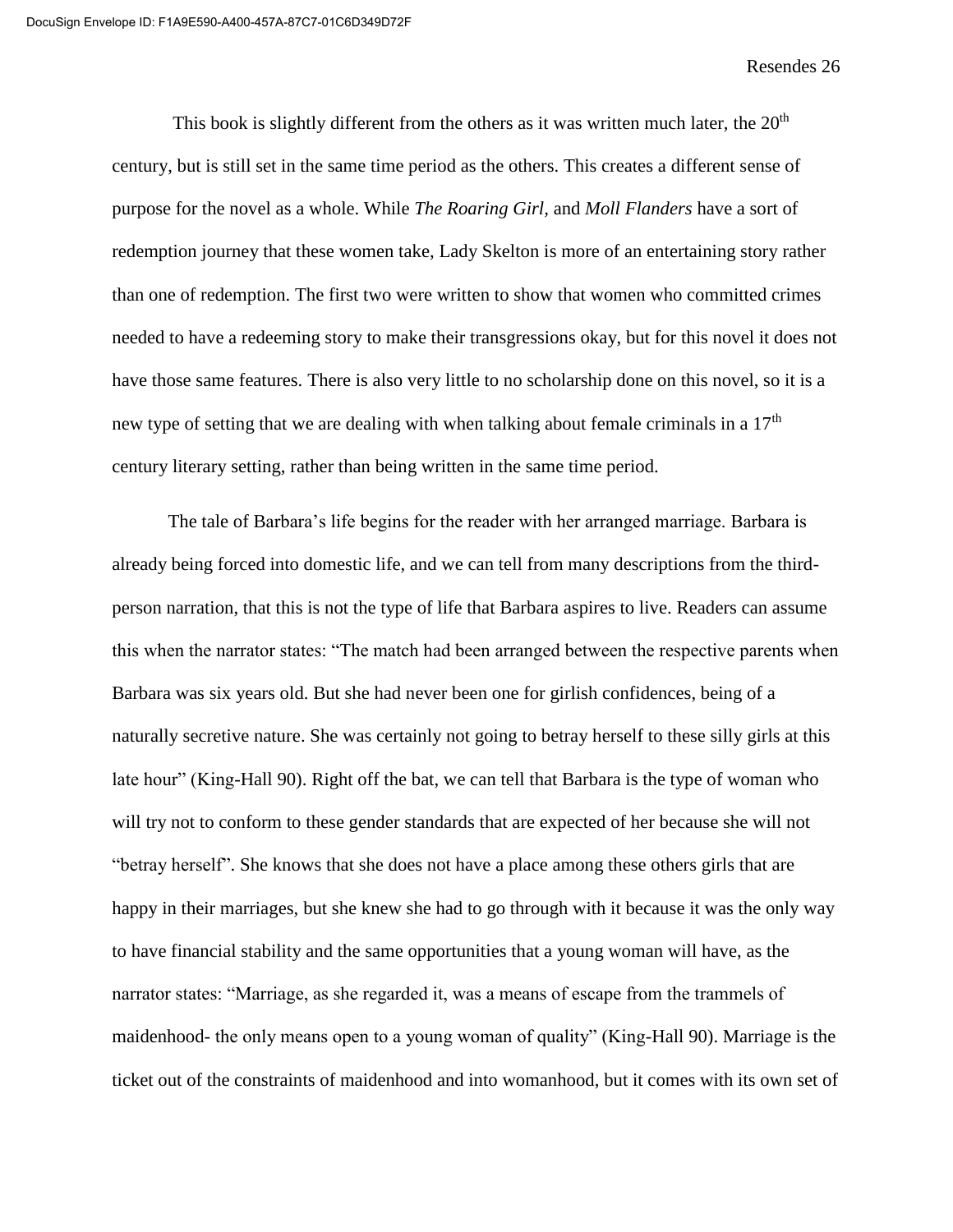constraints, as Barbara will soon realize. Barbara has class and financial advantages when compared to Moll Cutpurse and Moll Flanders but still feels constrained by her role as a woman. Moll Cutpurse felt constrained by traditional gender roles and Moll Flanders was constrained by her financial status.

Readers can already get a sense of how Barbara feels towards marriage right from the very start, but her wedding scene takes this to a whole other level. The language of the chapter suggests that Barbara feels as though this were a death sentence to her. A wedding is supposed to be one of the happiest moments in a woman's life, but with Barbara it is the complete opposite. Even before the ceremony itself, we get this sense of dread when the narrator shows: "Her father's steward, staff in hand, announced in much the same tones that he would have used at a funeral: 'Mistress Barbara, your honoured father bids me say that he awaits you below'" (King-Hall 91). Even after Barbara and Sir Ralph had been married, as her bridesmaids are preparing her for her honeymoon, she feels the dread of her marriage when she thinks: "As though they prepared me for my execution" (King-Hall 100). From the very beginning of our acquaintance with the life of Barbara, readers can tell that she is not happy with the way her life is starting.

As could be expected, Barbara is annoyed with the duties that are included in being a wife to Sir Ralph. These domestic duties include housekeeping, caring for those in the household who fall ill, small talk with other women, painting, etc. but Barbara wants more out of her life. She thinks of herself as more that this boring lifestyle. She thinks she is different from other women, much as Moll Cutpurse did as they both do not want to fit into the gender roles that are forced onto them by society's standards. Time passes five years after her wedding and it has had a negative effect on Barbara as she becomes more and more annoyed with her lifestyle: "These women with their puerile chatter of physics and ailments, of housekeeping and servants'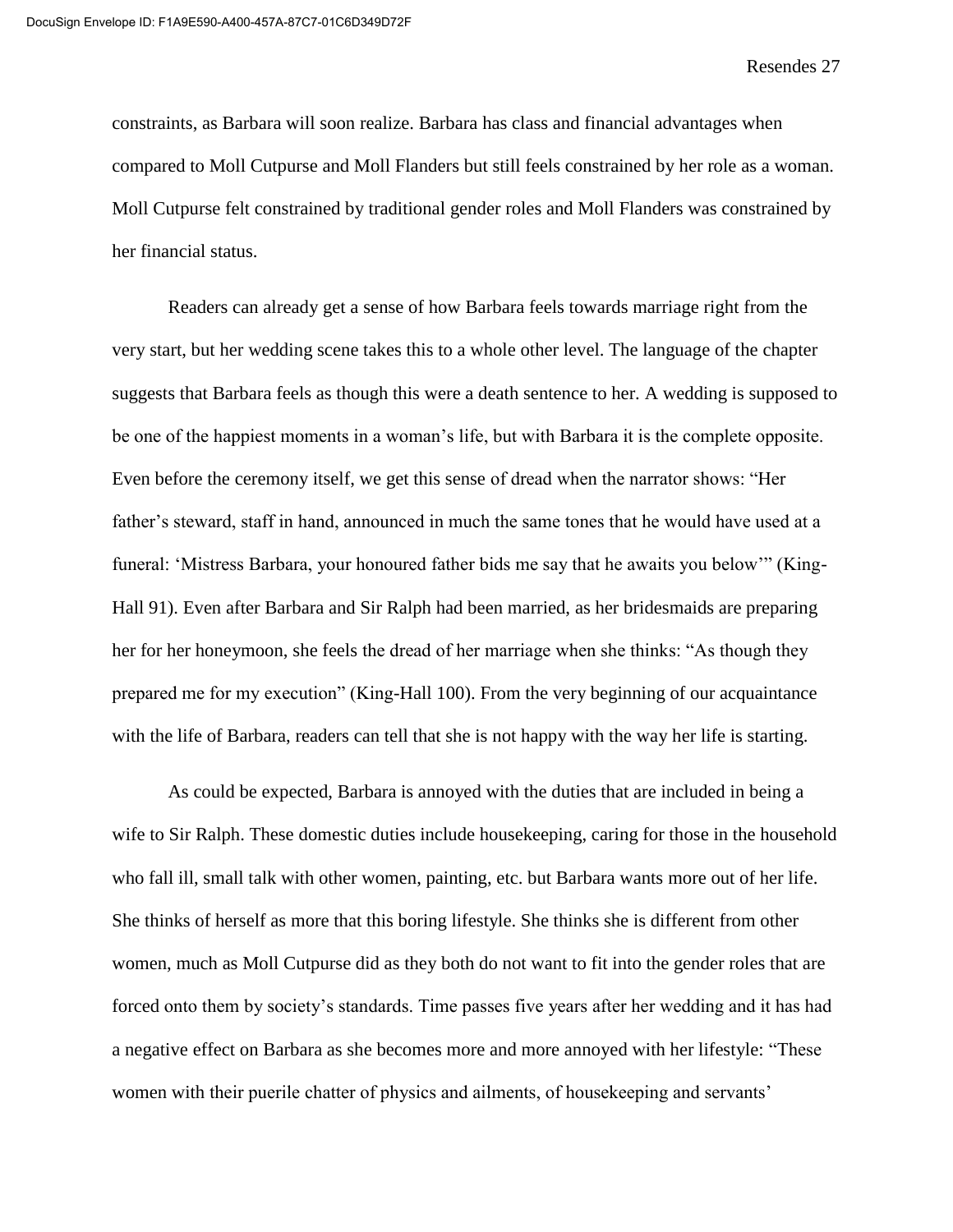misdemeanours, of local births and funerals – was it possible that she had lived five years among them and preserved her reason?" (King-Hall 105). She thinks that this lifestyle will drive her to insanity and this small talk is below her. It even makes her angry as stated: "There was no end of their supply of small talk' it flowed on as incessant and as senseless as the river below the house, bearing away on its surface, so Barbara had sometimes felt in a spasm of helpless fury, little fragments of her own youth and vitality" (King-Hall 105). These small fragments of domestic life have eaten away at Lady Skelton for five very long years, and she comes to a point where she has had enough and will not do it any longer, and this leads to her idea of highway robbery.

In a night of gambling with Sir Ralph's sister, Henrietta, Barbara finally feels some excitement in her life. Barbara is winning for a majority of the gambling, but they up their final game in a high stakes bet. Barbara has bet her mother's gold chain with a ruby pendant and in a moment of gambler's rush and she ends up losing it to Henrietta. She is not very fond of her sister-in-law and after she leaves, she comes up with the plan to rob her on Fenny Stratford road. For this crime she is cross dressed as a man, which will be discussed later on and she is very successful with her mission of retrieving her stolen necklace. Surprisingly Barbara quite enjoys her experience as an incognito highwayman. She sums up her experience when the author states: "It had been enjoyable in the extreme to hoodwink these stupid, complacent folk" (King-Hall 120). This first experience had woken up a secret desire for adventure and risk in her life, the thing that she has been missing for the last five years of her boring domestic life. She exults in the details of her account with Henrietta as shown:

The abject cowardice of Henrietta's attendants had not enabled Barbara to do justice to her own courage and resources. It flattered her to remember how nimbly she had worked. She believed that she could attempt a more difficult robbery with success. No doubt she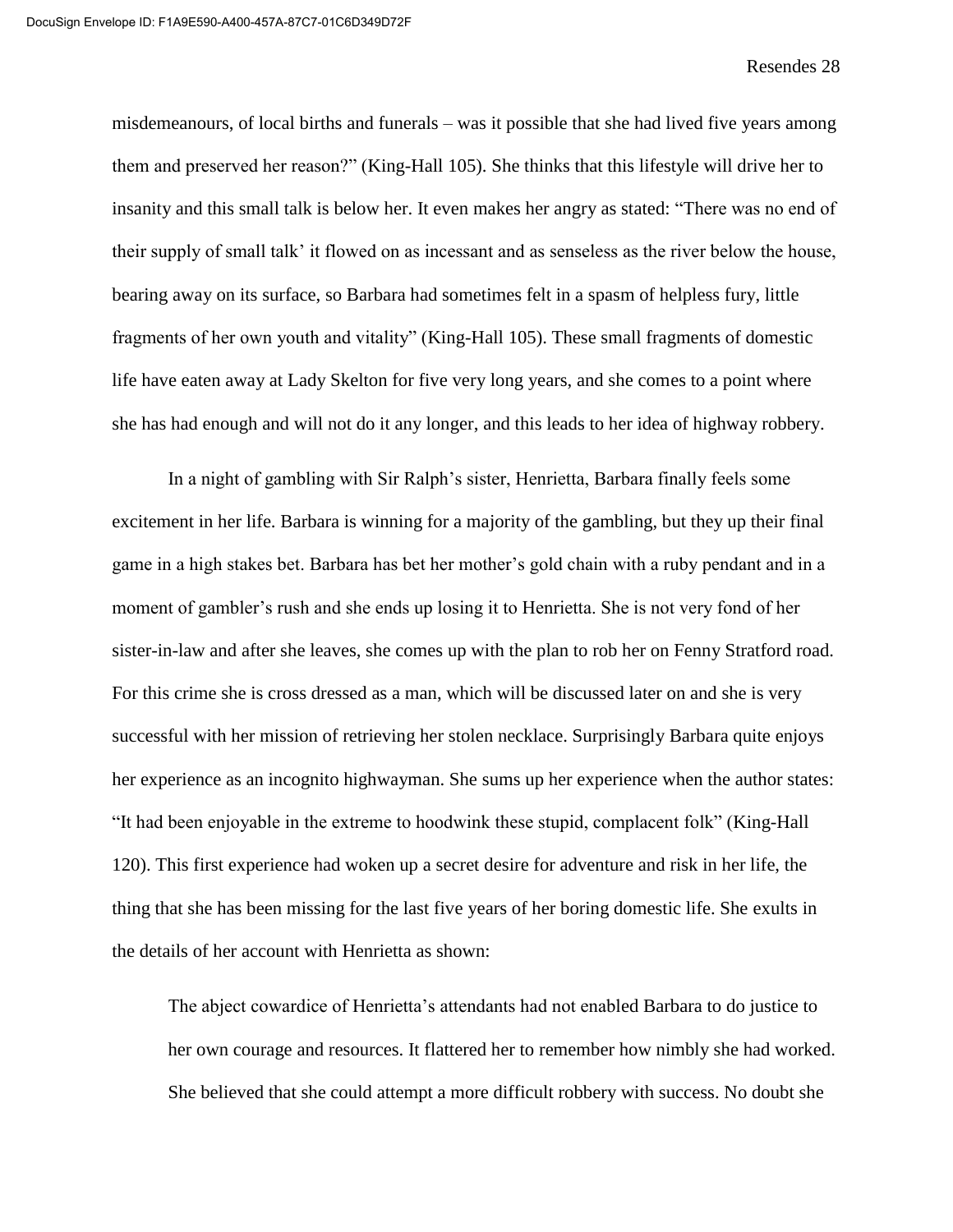had much to learn, but she had all the qualifications for a successful highwayman, daring, good horsemanship, a quick eye and hand, coolness, and a firm disregard of other people's feelings. (King-Hall 121)

This is the gateway into her criminal life, as she rather enjoys her experiences, in contrast to Moll Flanders who feels bad when she has to commit crimes out of necessity. This spontaneous mission to recover her lost pendant has completely changed the life of Lady Barbara Skelton.

Barbara Skelton is not your typical vision of what a highway robber should be. This was an aggressive and violent type of crime that was seen in the sphere of men. Women did not commit highway robbery. The more typical crimes women would be committing in this time period align more with the petty thievery of Moll Cutpurse and Moll Flanders, so that makes Barbara a standout in her literary time period, this could be due to the time this novel was written. She is aware that she cannot pull off this task with the appearance of a woman as it would disgrace her reputation and people would not take her seriously. She would also be recognized by her sister-in-law if she were to go as herself, so she decides that she needs to dress as a man in order to complete her mission:

Why not? It was being done most days and most nights on all the roads of England. Nothing was needed but a horse, a pistol and a bold heart. And in this case, a suit of man's attire. But in this large household that would be easy to procure. She was tall for a woman, slender but well-built. Her hand? They could be hidden in gloves. Her voice? It was naturally low-pitched. She could disguise it sufficiently. Her thoughts raced on, wildly elated. At the best it would be a novel experience, a delicious, secret triumph – would that pink and white jelly scream, weep or faint in a crisis? (King-Hall 116)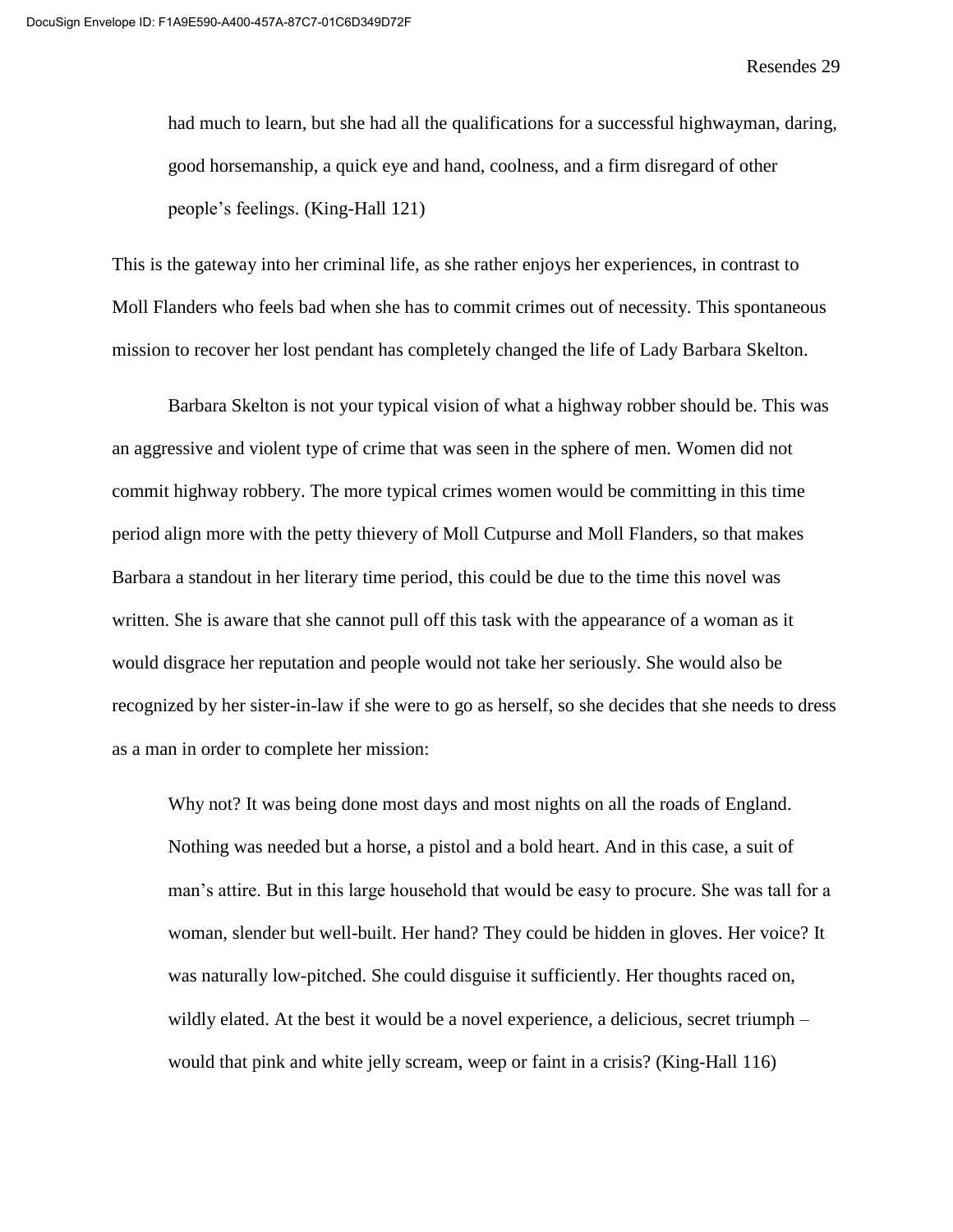Here we see Barbara contemplating how easy it would be to pull off this crime and even if she is not successful, it would be a "novel experience". It would be something that she could experience, just to say to herself that she did it. These thoughts excite her as she imagines her sister-in-law crying or fainting in the midst of her robbery. Here there is a sense of resentment and revenge when it comes to Barbara's jumpstart into the criminal world, whereas the other women do not have this same sense of revenge.

In her experiences with highway robbery she comes across the notorious highwayman Jerry Jackson, and Barbara sees this as an opportunity to choose who she loves, as her own marriage was arranged, and as an escape to a passionate life. Right from their very first encounter, when Jerry uncovers Barbara's disguise, the two are instantly flirting and Barbara is ready to give him her all: "His impudence made Barbara laugh. She had already decided to give herself to him. This was better than gambling, better than highway robbery, to yield recklessly, impudently, in an impulse of sheer animal passion to this handsome scoundrel" (King-Hall 138). Jerry is such a stark difference to her actual husband Sir Ralph that it excites her. It did not matter that Jerry is a notorious criminal, and that in fact made him even more appealing to Barbara. We can see Barbara's attraction come to life when the narrator states:

> Yet it did not hurt her pride to know that her lover was a man of base birth and rascally character. On the contrary, she derived a perverse satisfaction from feeling that in breaking thus, secretly and violently, from the traditions of her class and upbringing, she was revenging herself on Sir Ralph, on her in-laws, on fate itself for these five long, never-to-be-recalled years of her frustrated youth. (King-Hall 145)

This affair is the revenge on her domestic life for all that she has had to endure for the past five years in her relationship with Sir Ralph. There is no financial incentive in this relationship, as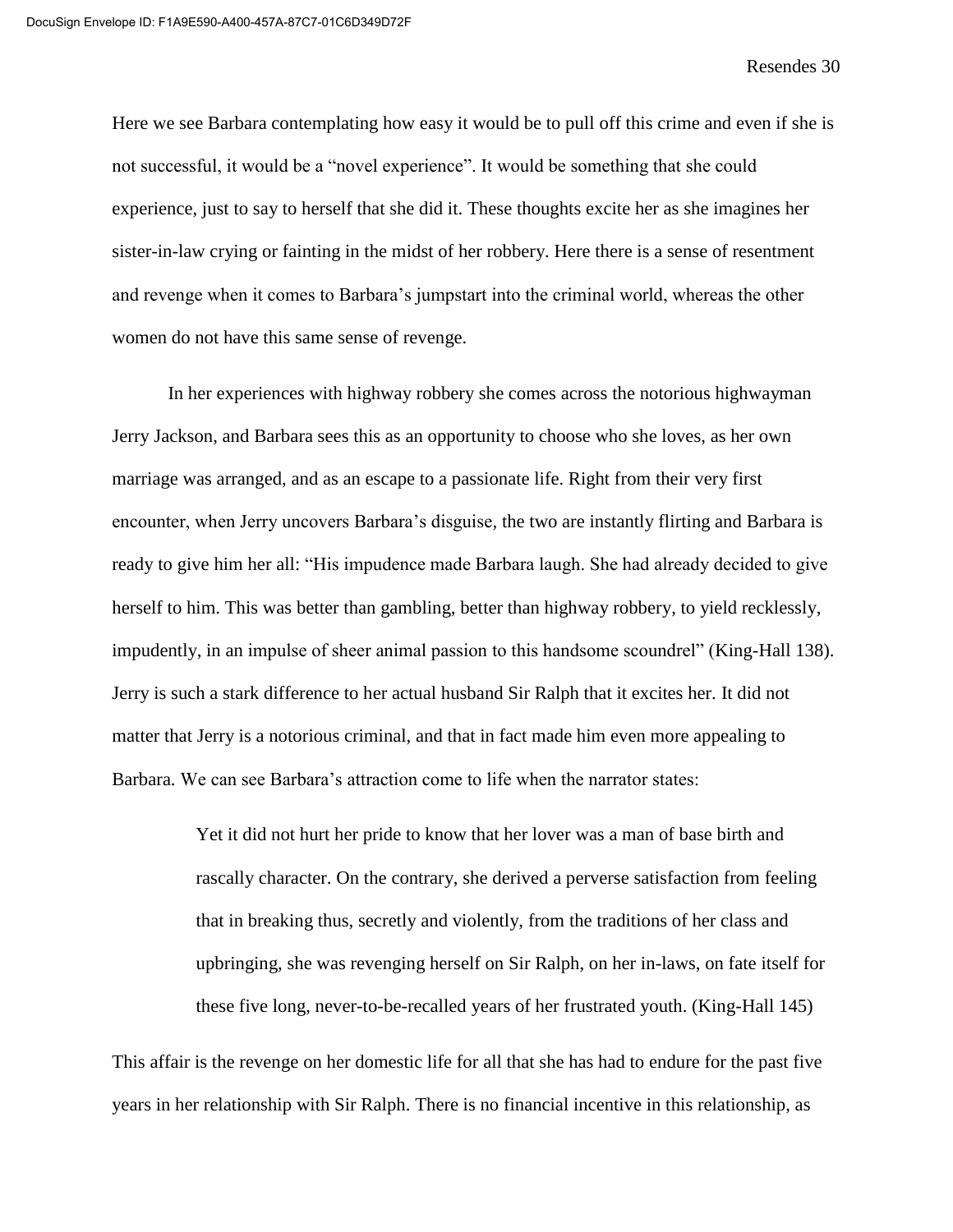there was for Moll Flanders, because Barbara comes from a wealthy background. This means that this relationship is specifically sparked by passion and not for any financial motives. This thrill that Barbara feels when crossing the traditions of her class can also be seen in parallel to Moll Cutpurse as she crosses gender boundaries.

Through the journey of her criminal life, Barbara had never had to become violent, but all this changes when Jerry asks her to accompany him in robbing a house that Barbara is familiar with, the Cotterell's. Barbara is forced into action when they awaken the family in the house and are forced to flee the scene. However, the pair do not get off easy as the eldest son of the family, Ned, begins to chase Barbara, without knowing it is her. Forced to decide, Barbara shoots and murders Ned in cold blood in order to protect herself and her reputation. If she were to be caught, it would be the worst possible thing to be caught in the middle of her double life. Barbara's decision to be committed to her life of crime becomes clear when the author states: "If she admitted remorse into her heart she must renounce the dark, secret pleasure of her highway life, the night maraudings, the savage rapture of the attack, the hot embraces of her rogue lover. She must return for ever to the dragging tedium of life as Lady Skelton, wife of Sir Ralph Skelton of Mariyot Cells. God had no right to ask this of her, she thought with fury" (King-Hall 156). What is interesting about this moment is that Barbara knows that she cannot have both her criminal life and her domestic life touch, and Ned was a threat to her guilty pleasure. There is not room in her heart to feel bad for what she has done, and if she admits that she is doing something wrong, then she has to stop this life forever and Barbara is just not willing to let this part of herself go. Another interesting piece in this moment is the mention of God. As mentioned previously, this novel is not a spiritual one, but she mentions God on several occasion when she is faced with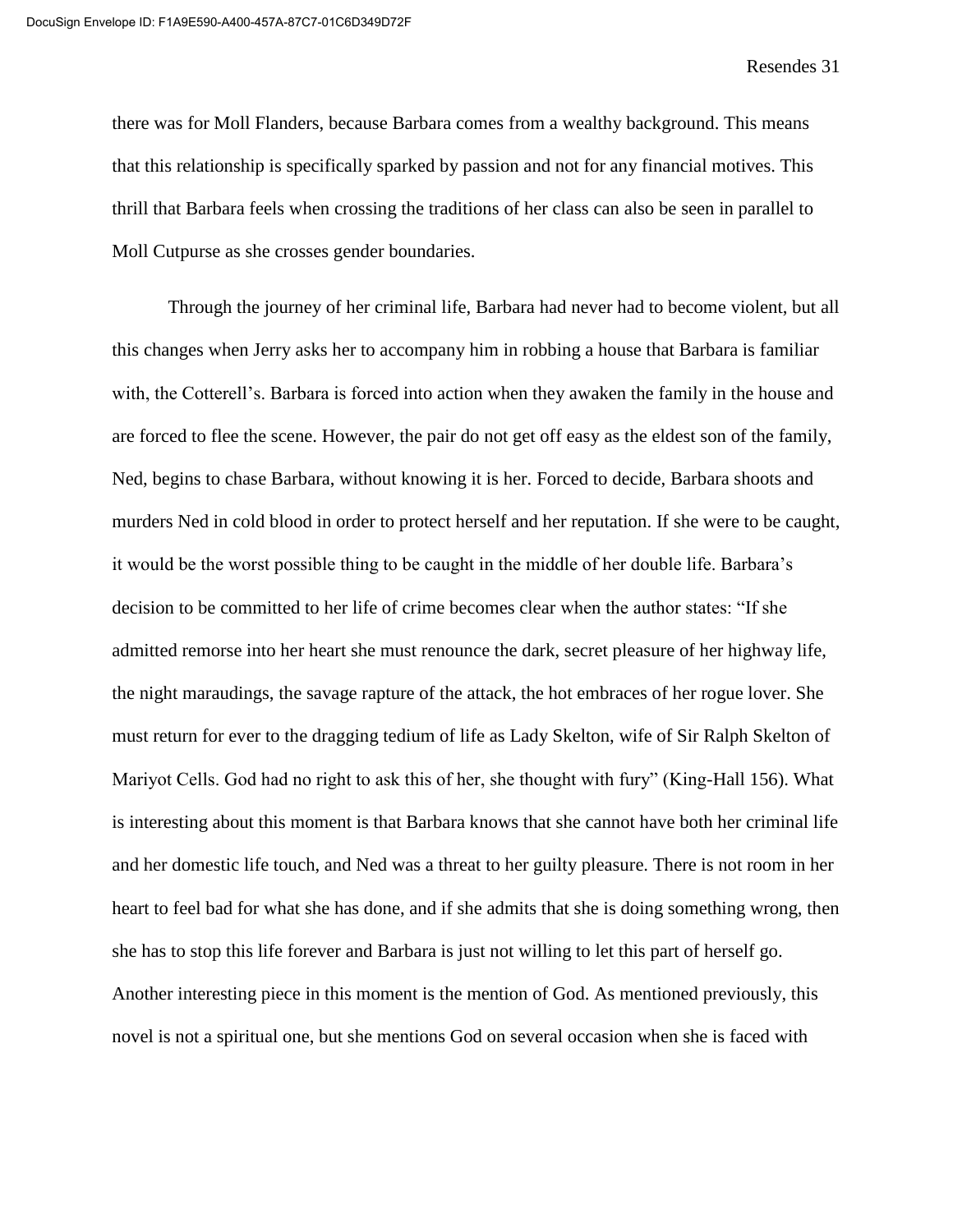serious situations, such as murder, and blames it on him putting her into them, rather than herself.

A serious threat is posed to Barbara's double life when her butler, Hogarth has discovered the nightly shenanigans that Barbara has been participating in when a purse is discovered at the Cotterell residence that belongs to Barbara the night after the attempted robbery. Hogarth is a representation of the spiritual redemption arc that is present in most novels about female criminals. He wants her to repent as he tells her, "I must believe you. It is unthinkable that a delicately nurtured lady, and one who knew the poor lad from boyhood, could have committed such a foul crime. This means, then, that you are guilty of adultery and robbery. Terrible enough in all conscience, but Scripture teaches us that even adulteresses and robbers may find mercy through repentance" (King-Hall 164). This shows that he believes all can be redeemed through religion and repentance, even the criminal. Moll Flanders would have to agree with this philosophy as her whole arc is being a repentant criminal, however Barbara is not the same. She does not want to give up the lifestyle that fills her with joy and gives her purpose, so she tricks Hogarth into thinking she has repented by "changing" her ways and attending church. The third person narration of this novel shows Barbara going through the motions of a penitent criminal, but the readers never get a sense of her internal dialogue and how she was actually feeling throughout her experience as a "repentant criminal".

It seems as though Barbara may never get another taste of her criminal guilty pleasure again, as long as Hogarth is alive and knows her secret, but he eventually becomes sick. He believes that she has actually changed her ways and given up her evil pastime, but he is proved wrong. While she serves him while he is sick, he notices something: "But there was something that troubled him – young Lady Skelton and her reclaimed soul. Even when she was not actually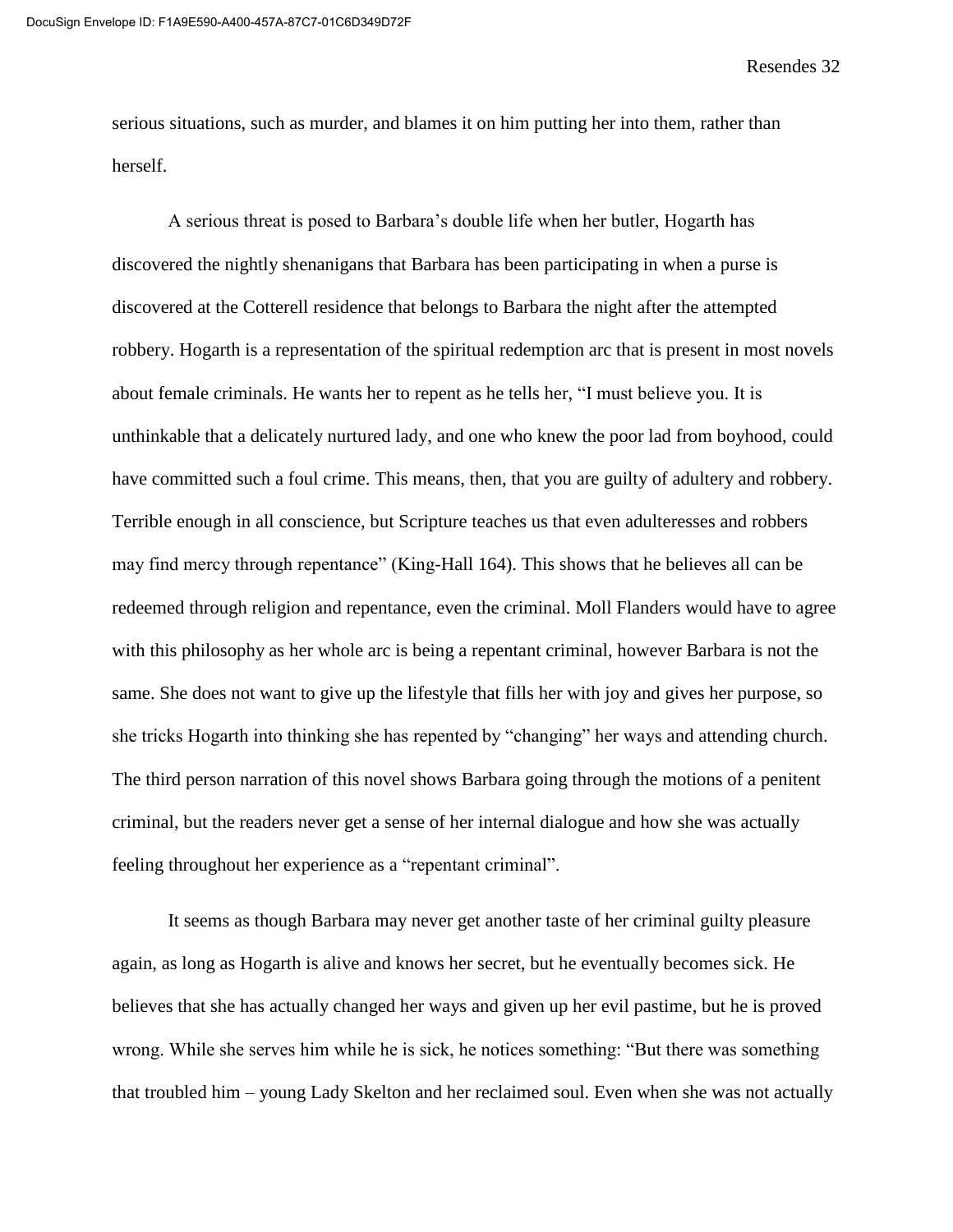bending over his bedside holding a cup to his lips, he could see her green eyes regarding him pleadingly – with meekness – with mockery? No! God forbid – with true remorse and penitence" (King-Hall 182). He has second thoughts of Barbara's reformed life and later, "… the mists of his pains and weakness cleared, and he *knew*" (King-Hall 183). Hogarth knew that the whole time Barbara was pretending to have renounced her evil ways, but upon his death bed, the truth is shown. She is not one to show mercy, and with an act that forecloses possibility of a repentance narrative, Barbara smothers him with a pillow to kill him so that the knowledge of her secret life could die with him. She is so desperate to return to her past life, that she is willing to kill in order to resume her old life and experience joy again. This shows that the criminal lifestyle is crucial to Barbara's happiness, as she cannot find it in her domestic life, and she will stop at nothing to continue on with her happiness and her art form.

Throughout the novel, we can see Barbara as the emotionless and sharp individual that she is, but the execution of her former lover, Jerry Jackson, brings a different side of Barbara to the reader's attention. Up until this very point, when she is stuck in traffic and witnessing Jerry's death, Barbara has done an exceptional job at keeping her two lives separated, killing twice in order to maintain the firm separation. We can see her confidence in her mission to keep the two apart when the narrator states: "Talented actress that she was. She played two roles with equal success – Lady Skelton, gracious lady of the manor. Elegant woman of fashion; Barbara of no surname – daring highway woman who rode, robbed, and killed as well as any man and would endure no interference nor betrayal" (King-Hall 193). However, this clash of witnessing Jerry's hanging while having to play her domestic role of Lady Skelton proves to be an emotional one. She is filled with anger and confusion when her worlds collide: "Her thoughts were in confusion. An angry pity, a kind of shuddering physical horror at the thought of the violence that was to be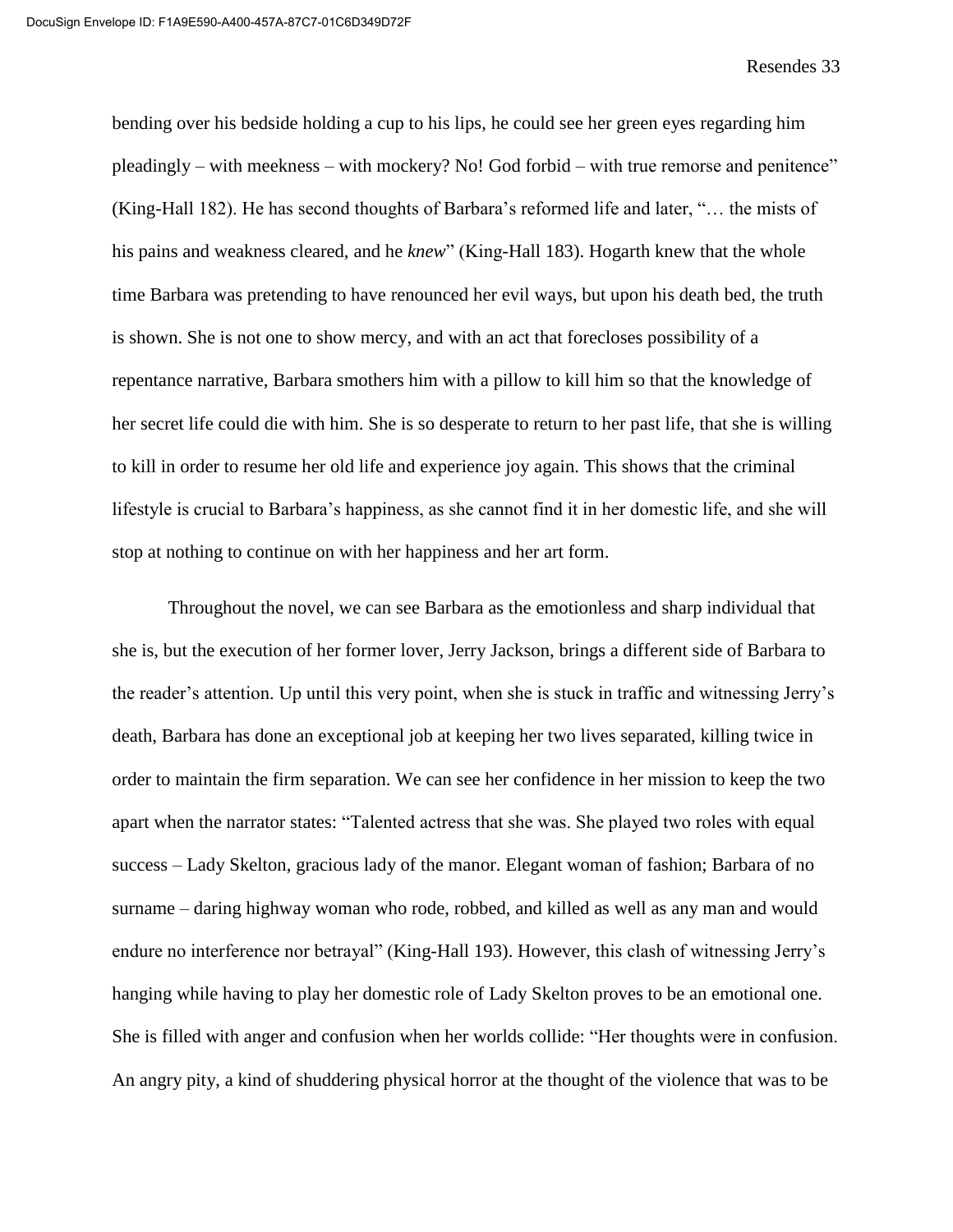done within the hour to her lover's body, struggled against her deep selfishness, the callousness which she had cultivated like a grace. Suddenly, crushing down every other feeling, came a terrifying apprehension for her own safety" (King-Hall 199). In this moments she realizes just how emotionally attached she has become to the criminal world, even while the coach and servants she travels to the execution with underscore her social and economic distance from it. This is more than just a hobby to her; she has made an emotional connection to this side of her life. Though she may have done some horrible things, she is desperate for expression and happiness in her life, and she found it with Jerry and the highway, but now a part of her has been destroyed with the execution of Jerry Jackson.

With the destruction of her criminal life, her domestic one offers a new source of happiness in the form of a new affair with Kit Locksby. She steals her cousin's suitor and she has finally found a sources of happiness in her everyday life, though it still has to be somewhat secret since she is still married to Sir Ralph. The thrill of a secret is what keep Barbara going in life with her secret lovers and her double life. She expresses her newfound joy when she states: "More than this, she was ready to transform her whole nature, discarding like outworn garments her craving for excitement and callous egotism. She would teach herself to be warm-hearted, clinging, sensitive, because this was how Kit Locksby imagined her to be" (King-Hall 223). This warm-hearted, clingy and sensitive person is a stark difference to the way she has led her life in the past, but it just proves the extent that she will go for her new love Kit. She wants to be the happy lover of Kit and even craves it. When Barbara choses her lover, she is willing to go to the ends of the earth for them, as she has for Jerry in the past and now Kit, but not for Sir Ralph. Her sense of choice directs her actions and feelings throughout the course of the novel. When Barbara has no say in her circumstances, she is dreadful and agitated, such as her marriage and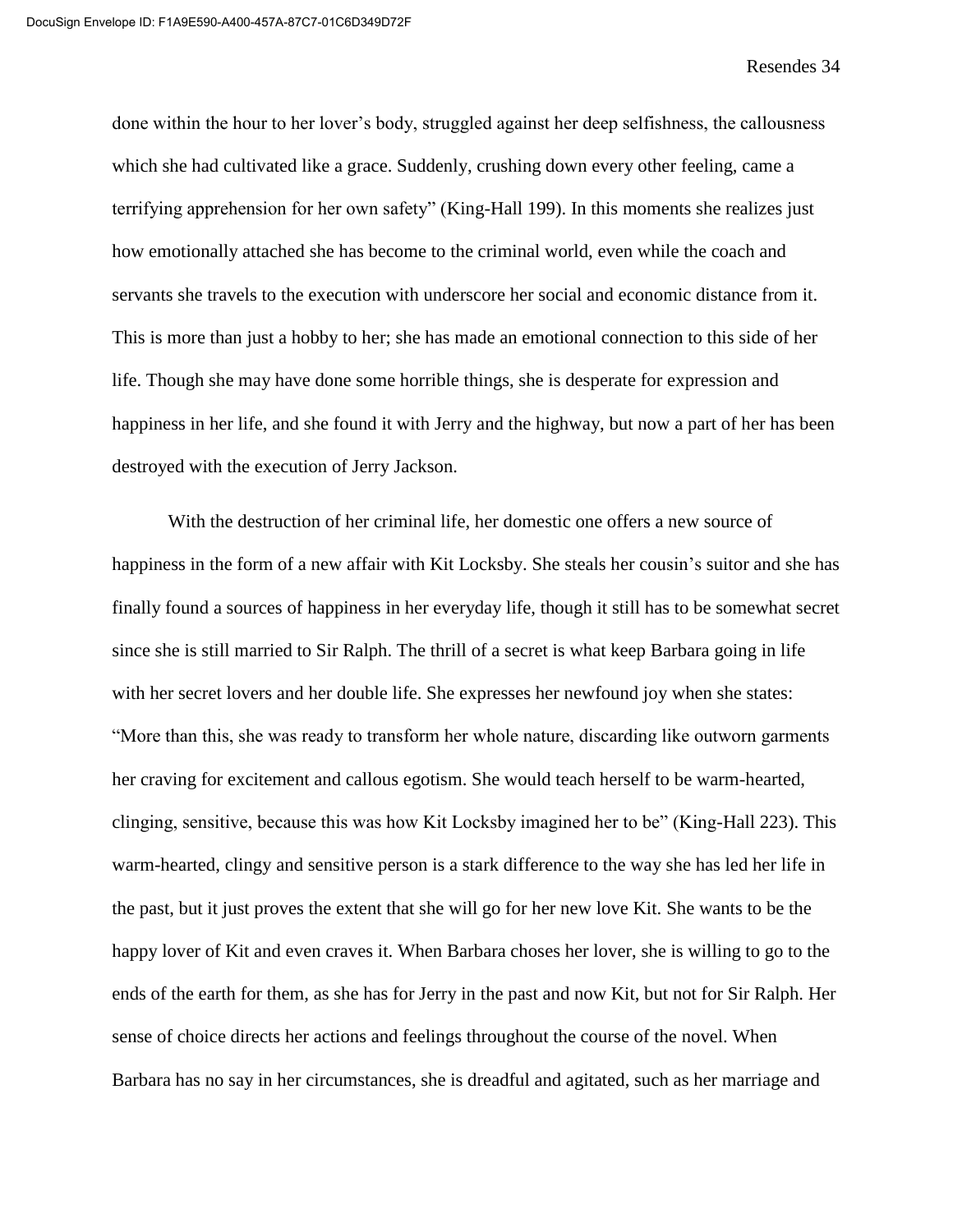her gender expectations. However, when she chooses how to live her life, whether it be a highway woman or a new love with Kit, Barbara is much happier and more willing to succumb to a role rather than defy it.

The end of Barbara's story comes with one last experience as a highway robbery as she wants to put that lifestyle to rest and focus on her new life with Kit. The emotional attachment to her double life is now reversed as before she was satisfied with her criminal activity, but now Kit gives her the satisfaction that she needs. However, this satisfaction is fatal as it turns out she is stabbed by an undercover Kit who is also an undercover highway man who mistakes Barbara for a man who is intruding on his stomping grounds of the road. We see the last reflections of Barbara's life as the narrator states:

> Something wet and warm trickled from her lips, her mouth was full of the acrid taste of blood. At the foot of the secret staircase she collapsed. In a last despairing effort she tried to drag herself up, clutching at the lower steps. But the blood was gushing from her mouth. She was choking, groaning. Life was ebbing from her in profound moaning sighs.

> She knew that she was dying, killed by her beloved's hand. In her last conscious moments she thought in agony and also in triumph: "He will never see me grow old." (King-Hall 229)

Barbara was killed by the two things that she loves most in her life, highway robbing and Kit. Even in her last moments, she is not thinking of redemption or feeling bad for everything she has done in the past, which speaks to the lack of a spiritual arc in this novel. She instead is focused on Kit, and on how she appears to him, which shows where Barbara's priorities lie.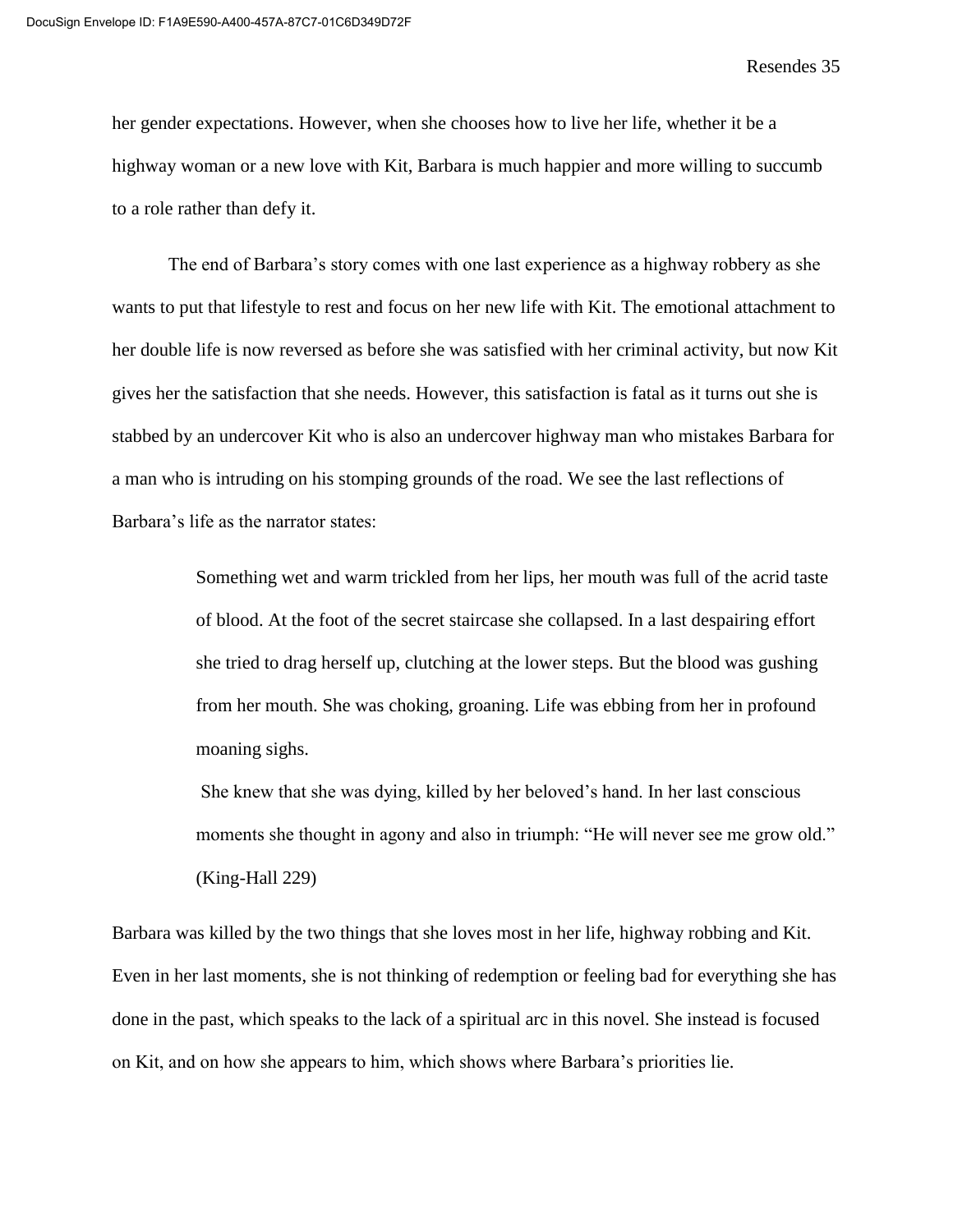This novel, interestingly enough, does not start with the marriage of Barbara and Sir Ralph, but instead starts with the estate of the Mariyot Cells and the ghost of Barbara lurking around the descendants of the estate. The legends of the wicked Lady Skelton have been passed down through generations and remain connected to the estate that Sir Ralph and Barbara shared. This arc in the novel connects back to the real-life account of Katherine Ferrers, who Barbara is loosely based on. The power of this legacy is shown when the ancestors of the Skelton's are trying to renovate the Mariyot estate and no one will oblige to their requests:

What could give clearer evidence, my dear husband, of the enduring influence of bad deeds, for while the virtues of your many honourable and discreet ancestresses have been forgotten the crimes of a profligate woman who has mouldered in her tomb these ninety odd years, are still so well remembered in the neighbourhood that grown men (in this age of reason) dare not lift a pickaxe against the house that she inhabited for fear of displeasing her shade?" (King-Hall 72)

This, seemingly out of place narrative at the beginning of the text begs the question of the function of Barbara's ghost. This shows that her spirit is unquiet and forever roaming and looking for her sources of happiness. Throughout her life, she has neglected her domestic duties as the wife of Sir Ralph and looked elsewhere for satisfaction. She found that in Jerry, highway robbery, and Kit. In her afterlife, she is punished by forever being attached to the home that she neglected while looking for a source of expression.

The story of Barbara is quite a stark difference to that of the Roaring Girl and Moll Flanders. Barbara does not perform these crimes out of necessity, as she has the financial means that Moll Flanders and Moll Cutpurse wish to achieve. Instead, Lady Skelton is motivated by her emotions. She is looking for an outlet to escape the dreadful experience she has with her boring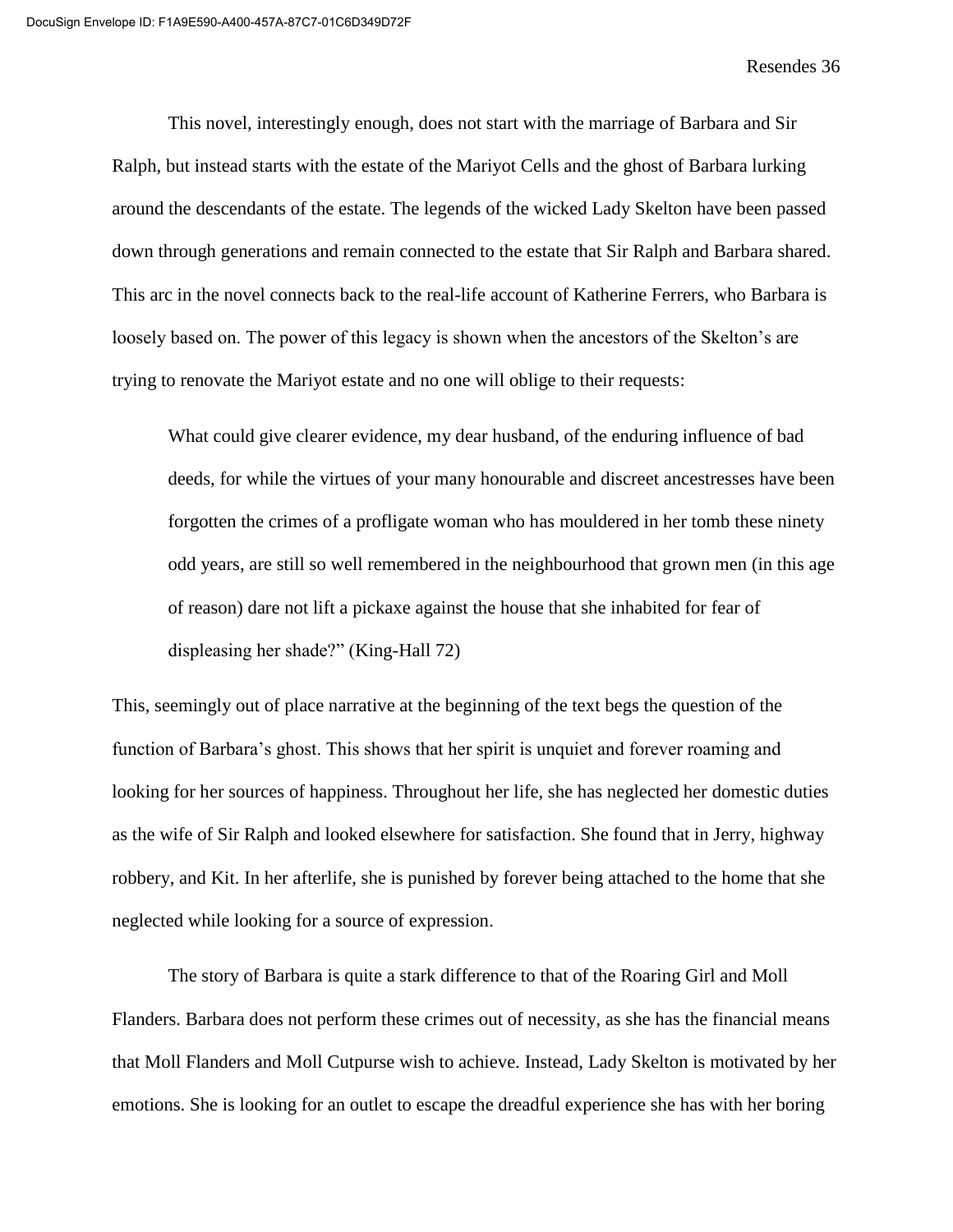domestic life that people expect her to live. She finds artistry in the criminal lifestyle as she states: "There must be some art in all this; highway robbery surely had its rules as much as any other science. She wished to perfect herself in her chosen career. To match daring with a nice kill was her aim" (King-Hall 130). This career she has picked up in equivalent to needlework to other women. It is an art form and even a science that she has honed and loved in her life and gave her happiness. Her chosen craft is the demise of her redemption in comparison to her female criminal counterparts.

# **Conclusion**

Ultimately, Moll Cutpurse, Moll Flanders and Barbara Skelton prove they are more than their wicked archetypes make them out to be. Moll Cutpurse broke gender rules, and for this she was branded a criminal. She took this brand and ran with it as she enjoyed her life as a libertine woman. Moll Flanders, though she makes herself out to be a sinful creature at times, can be seen as a victim of her circumstances committing crimes out of necessity, rather than an evil woman who cannot control herself. Barbara Skelton was tired of living in a world where she could not be her true self and sought revenge on her womanly duties by becoming a highway woman to express herself and feel alive. These women show that there is more to a female criminal than their archetypes imply, and they have all become a product of their circumstances rather than inherently evil. These stories present them as complex human beings rather than the mould of their character archetypes in the past.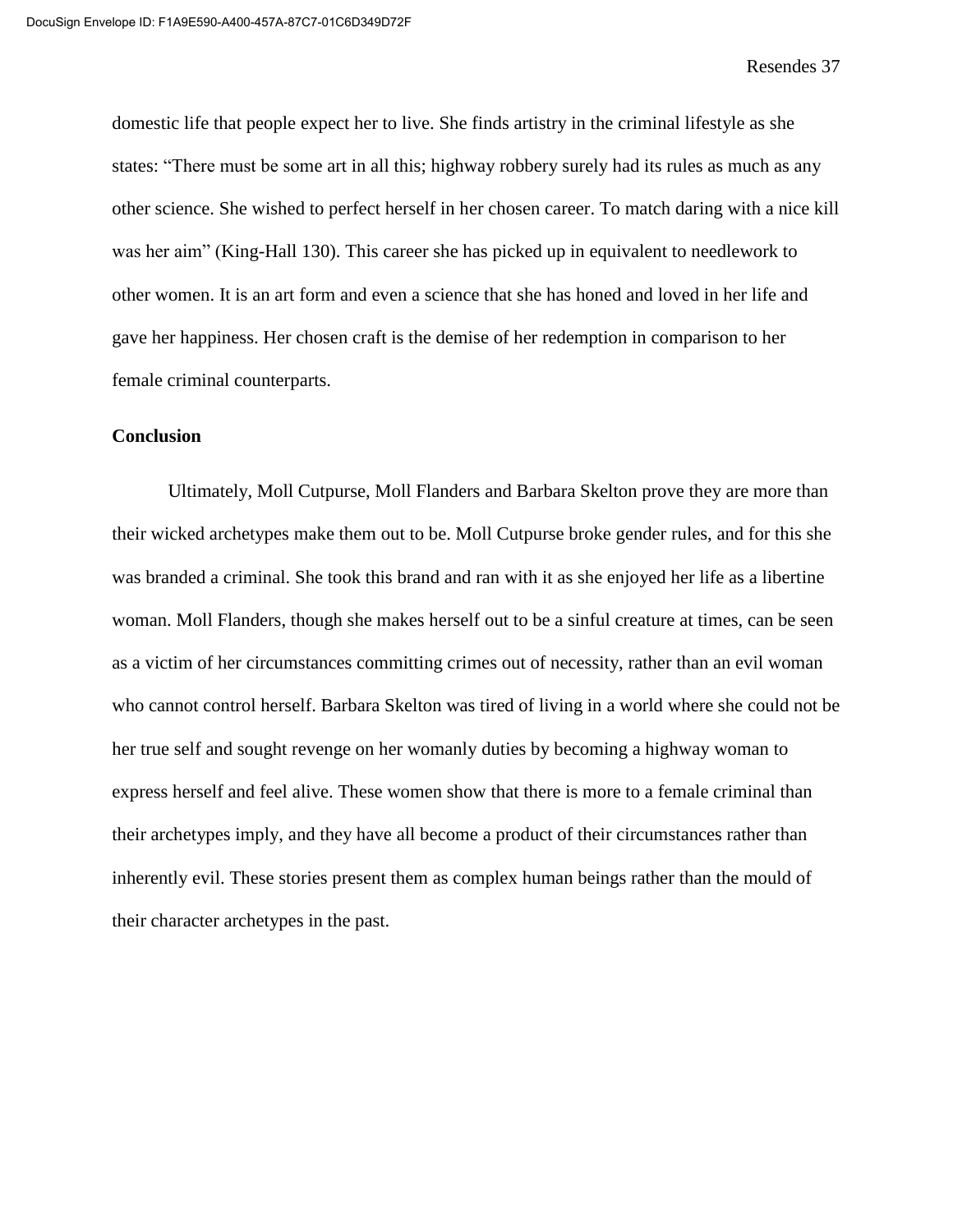#### Works Cited

- "EBook The Wicked Lady a Revision of the Life of Katherine Ferrers." *John Barber, Author*, 28 Apr. 2020, [www.johnbarber.com/katherine-ferrers-the-wicked-lady/.](http://www.johnbarber.com/katherine-ferrers-the-wicked-lady/)
- "The Proceedings of the Old Bailey." *Historical Background - Gender in the Proceedings – Central Criminal Court*, [www.oldbaileyonline.org/static/Gender.jsp.](http://www.oldbaileyonline.org/static/Gender.jsp)
- Beattie, J. M. "The Criminality of Women in Eighteenth-Century England." *Journal of Social History*, vol. 8, no. 4, Summer 1975. *EBSCOhost*, doi:10.1353/jsh/8.4.80.

Defoe, Daniel. *Moll Flanders.* Oxford World's Classics, 2011.

- Dekker, Thomas and Thomas Middleton. "The Roaring Girl." *The Longman Anthology, British Literature*, edited by David Damrosch and Kevin J. H. Dettmar, Pearson Education, 2006, 1417 – 1489.
- Fearn, Esther. "Moll Cutpurse." *Encyclopædia Britannica*, Encyclopædia Britannica, Inc., 22 July 2019, www.britannica.com/biography/Moll-Cutpurse.
- Hendricks, Margo. "A Painter's Eye: Gender and Middleton and Dekker's The Roaring Girl." *Women's Studies*, vol. 18, no. 2/3, Nov. 1990, p. 191. *EBSCOhost*, doi:10.1080/00497878.1990.9978830
- Jackson, Sarah. "Mary Frith, or Moll Cutpurse, the Roaring Girl." *East End Women's Museum*, East End Women's Museum, 20 Nov. 2016, eastendwomensmuseum.org/blog/mary-frith.
- King-Hall, Magdalen. *Life and Death of the Wicked Skelton*. iPad ibooks, University of Hertfordshire Press, 2016.
- Rietz, John. "Criminal Ms-Representation: Moll Flanders and Female Criminal Biography." *Studies in the Novel*, vol. 23, no. 2, 1991, pp. 183–195. *EBSCOhost*, search.ebscohost.com/login.aspx?direct=true&db=mzh&AN=1991070591&site=ehostlive.
- Shoemaker, Robert B. "Print and the Female Voice: Representations of Women's Crime in London, 1690–1735." *Gender & History*, vol. 22, no. 1, Apr. 2010, pp. 75– 91. *EBSCOhost*, doi:10.1111/j.1468-0424.2009.01579.x.